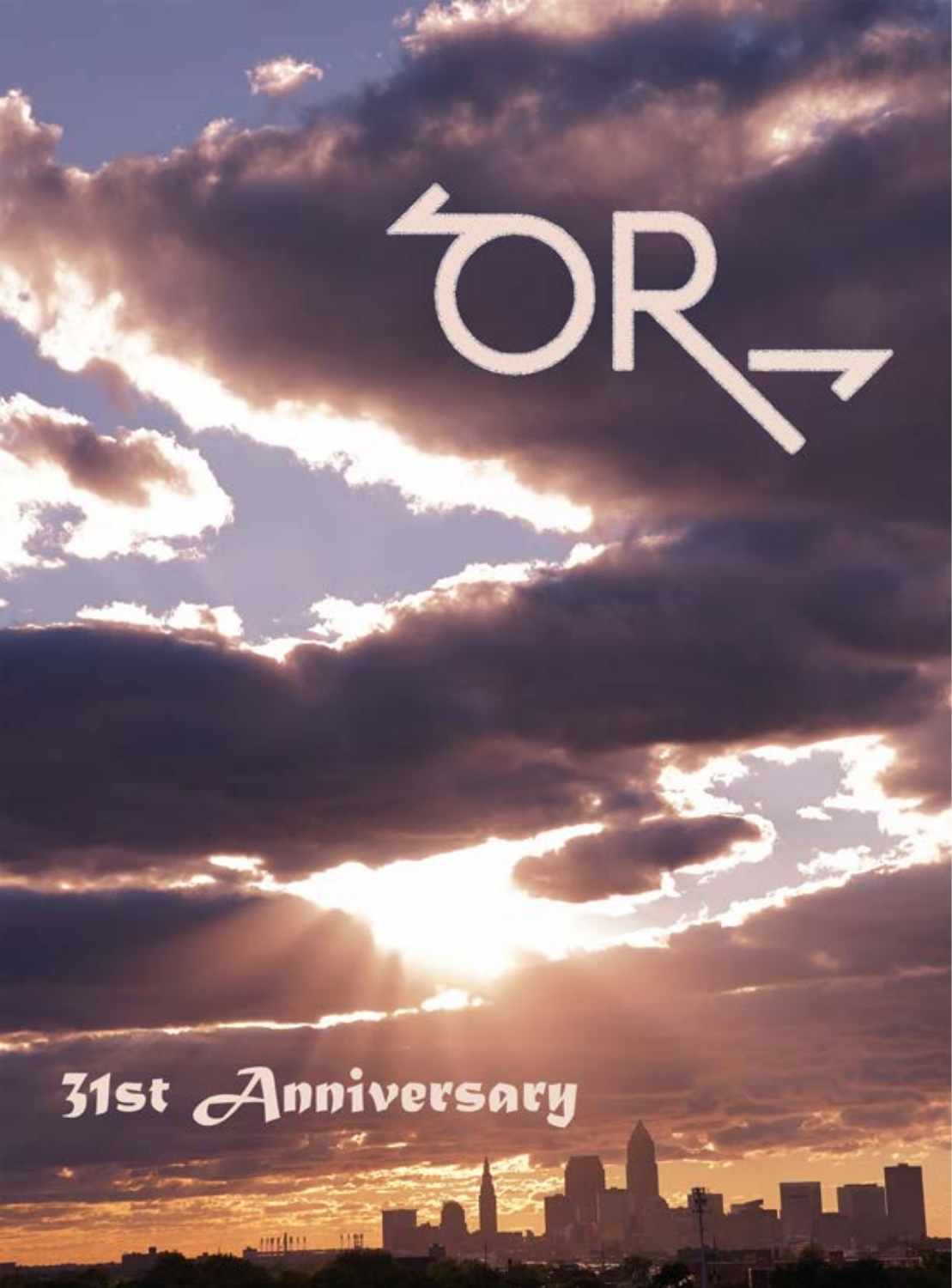# **2021 Annual Report** OUTCOMES RESEARCH Consortium - 31st Anniversary -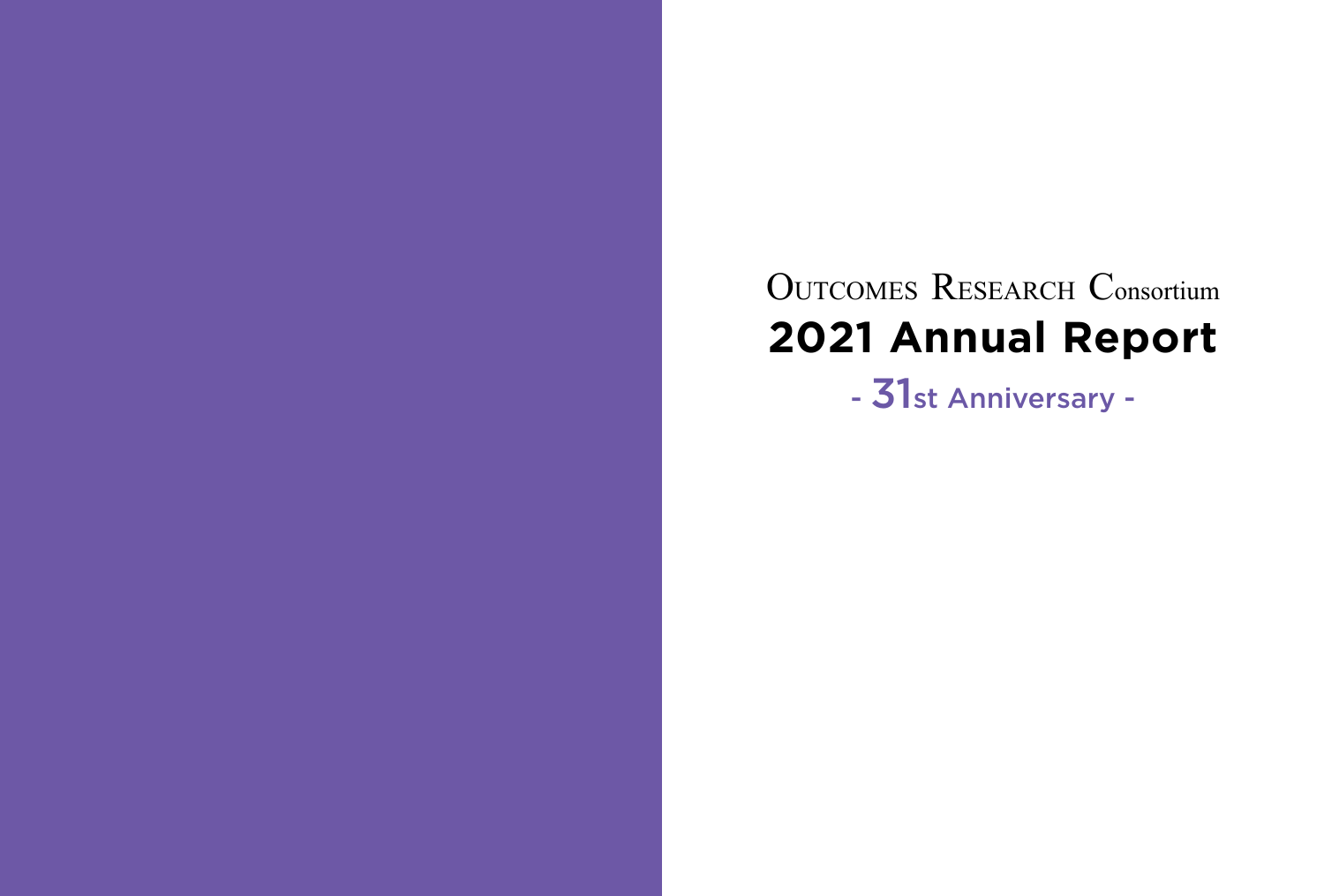The OUTCOMES RESEARCH Group was formed in 1990 at the University of California in San Francisco and subsequently became an institute when the group's administrative center moved to the University of Louisville in March of 2000. In 2005, OUTCOMES RESEARCH became a department at the Cleveland Clinic. After 15 years, the Department of OUTCOMES RESEARCH now includes 65 members at the Clinic, among more than 190 academic investigators in twenty countries including the Austria, Canada, China, Ireland, Israel, Japan, China, and the United States. The Consortium is non-profit; its only goal is thus participation in high-quality research.

## The Consortium has published more than 1,600 full papers and more than 80 editorials. The collaboration publishes a full paper every 3 days.

The Consortium is currently involved in about 150 clinical studies, including many large multi-center outcome trials. Funding for the Consortium's funding is from various peer-reviewed granting agencies, and we also collaborate with companies that make innovative devices and drugs, often conducting major trials that lead to regulatory certification. The Consortium facilitates scientific exchange and collaboration necessary for technically complex outcomes studies involving hundreds or thousands of patients. Additional information is available at www.OR.org.

## Aspirations

- number times impact) than any other anesthesia organization.
- subjects.
- **3** Train clinical investigators at all levels.

2 Recruit more extra-mural clinical research funding than any other anesthesia organization, with "clinical research" being defined as research conducted with human

OUTCOMES RESEARCH seeks to understand the end results of particular health care practices and interventions. End results include effects that people experience and care about, such as change in the ability to function. In particular, for individuals with chronic conditions—where cure is not always possible—end results include quality of life as well as mortality. By linking the care people get to the outcomes they experience, OUTCOMES RESEARCH has become the key to developing better ways to monitor and improve the quality of care.

The general goal of the OUTCOMES RESEARCH Consortium is to evaluate inexpensive, low-risk interventions that are easy to implement yet likely to markedly improve outcome. For example, we have shown that simply maintaining intraoperative normothermia markedly reduces the risk of co mplications — and does so at trivial cost. A consequence of our work is that active intraoperative warming has become routine, whereas it was previously rare. Current focus areas include cardiovascular complica-

**OUTCOMES RESEARCH Consortium** 5 **5** 

tions, postoperative delirium, and management of acute surgical pain.

## Mission

Be the world's leading clinical anesthesia-related research organization.

## **Behaviors**

Publish more high-impact, peer-reviewed clinical research papers (quantified as 1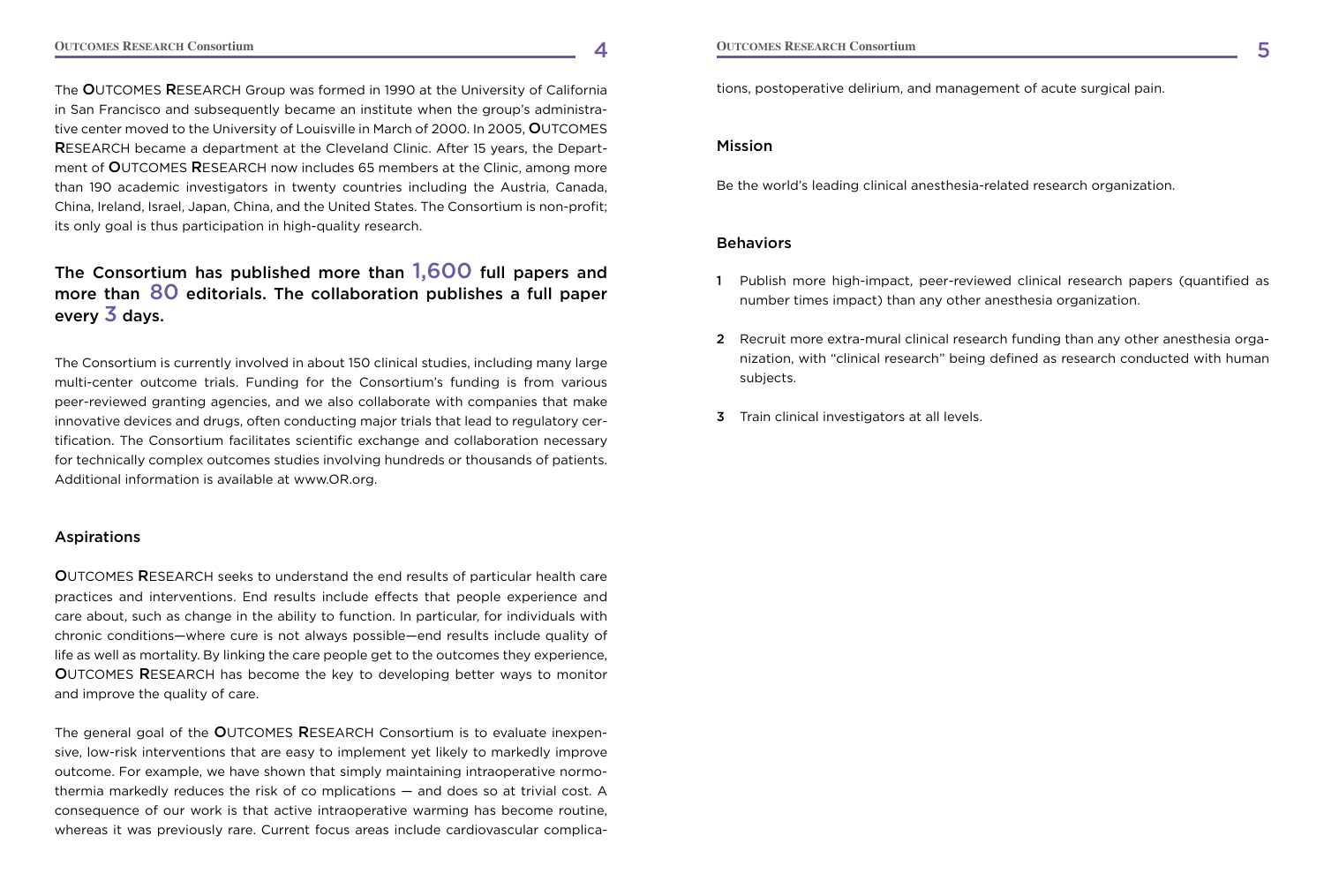## Members

- 1 Alaa A. Abd-Elsayed, M.D.
- 2 Basem B. Abdelmalak, M.D.
- 3 Janet Adegboye, M.D.
- 4 Sanchit Ahuja, M.D.
- 5 Wael Ali Sakr Esa, M.D.
- 6 Federico Almonacid, MD
- 7 Jorge Andres Araujo Duran, M.D.
- 8 Harendra Arora, M.D.
- 9 Valentina Assenzo, M.D.
- 10 Abdulkadir Atim, M.D.
- 11 Sabry Ayad, M.D.
- 12 Rovnat Babazade, M.D.
- 13 Gausan Bajracharya, M.D.
- 14 Omer Bakal, M.D.
- 15 Karsten Bartels, MD, PhD, MBA
- 16 Allen Bashour, M.D.
- 17 Beatrice Beck-Schimmer, MD
- 18 Sergio D. Bergese, M.D.
- 19 Bruce M. Biccard, M.B.Ch.B., F.C.A., F.F.A.R.C.S.I., M.Med.Sc, Ph.D.
- 20 Peter Biro, M.D.
- 21 Joshua A. Bloomstone, M.D., M.Sc
- 22 Hagen Bomberg, M.D.
- 23 Mauro Bravo, M.D.
- 24 Jack Brooker, MD
- 25 Donal J. Buggy, M.D., FRCPI, FRCACSI, FRCA
- 26 Juan Cata, M.D.
- 27 Praveen Chahar, M.D., F.C.A.R.C.S.I.
- 28 Athanasios F. Chalkias, MD, MSc, PhD, FESC, FAcadTM, FCP
- 29 Surendrasingh S. Chhabada, M.D.
- 30 Anne Cipriani
- 31 Barak Cohen, M.D.
- 32 Allen Collins
- 33 Jacek B. Cywinski, M.D.
- 34 Albert Dahan, MD
- 35 Jarrod E. Dalton, Ph.D.

## 2021 Site Directors

## Personnel



Director Daniel I. Sessler MD, Cleveland



Vice-director Alparslan Turan MD, Cleveland

| Madison            | USA          |
|--------------------|--------------|
| Cleveland          | <b>USA</b>   |
| <b>Baltimore</b>   | <b>USA</b>   |
| Detroit            | <b>USA</b>   |
| Cleveland          | <b>USA</b>   |
| Cleveland          | <b>USA</b>   |
| Cleveland          | <b>USA</b>   |
| <b>Chapel Hill</b> | <b>USA</b>   |
| Suresnes, Paris    | France       |
| Ankara             | Turkey       |
| Cleveland          | <b>USA</b>   |
| Galveston          | <b>USA</b>   |
| Cleveland          | <b>USA</b>   |
| Cleveland          | <b>USA</b>   |
| Omaha              | <b>USA</b>   |
| Cleveland          | <b>USA</b>   |
| Zurich             | Switzerland  |
| <b>Stony Brook</b> | <b>USA</b>   |
| Cape Town          | South Africa |
|                    |              |
| Zurich             | Switzerland  |
| Glendale           | <b>USA</b>   |
| Zurich             | Switzerland  |
| Cleveland          | USA          |
| Cleveland          | USA          |
| Dublin             | Ireland      |
| Houston            | <b>USA</b>   |
| Cleveland          | USA          |
| Larisa             | Greece       |
|                    |              |
| Cleveland          | <b>USA</b>   |
| Cleveland          | <b>USA</b>   |
| <b>Tel Aviv</b>    | Israel       |
| Cleveland          | USA          |
| Cleveland          | <b>USA</b>   |
| Leiden             | Netherlands  |
| Cleveland          | USA          |

Donal Buggy Peter Szmuk Yuguang Huang, Dongxin Wang Thomas Volk Colin Royse Brian Ilfeld PJ Devereaux Barak Cohen Ngai Liu Bernd Saugel

Dublin Dallas Beijing Homburg Melbourne San Diego Hamilton Tel Aviv Paris Hamburg

Ireland USA China Germany Australia USA Canada Israel France Germany

**OUTCOMES RESEARCH Consortium** 7 **6 OUTCOMES RESEARCH Consortium** 7 **7**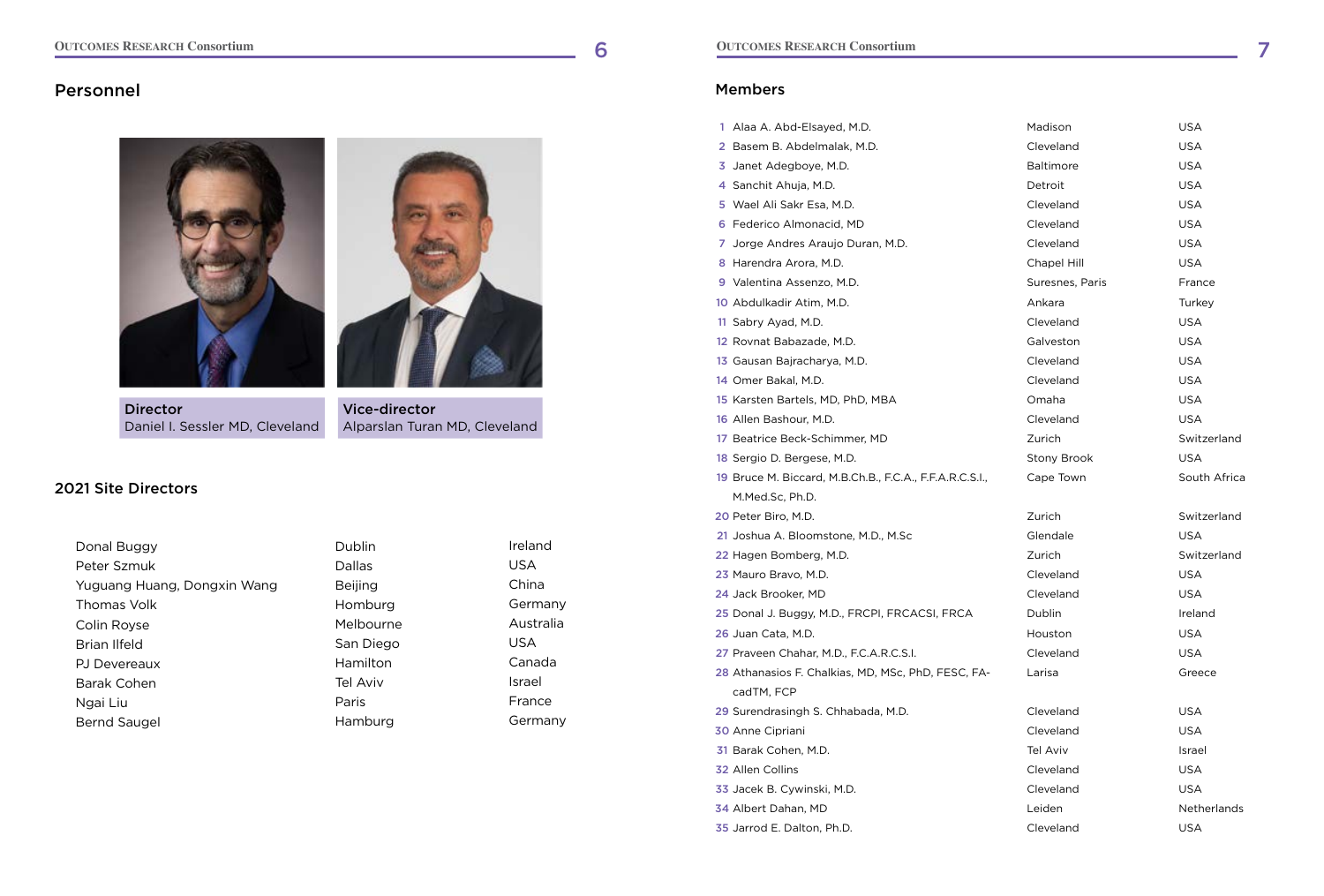| 36 Gildasio S. De Oliveira Jr., M.D., M.S.C.I.        | Providence       |
|-------------------------------------------------------|------------------|
| 37 Jagan Devarajan, MD                                | Cleveland        |
| 38 Philip J. Devereaux, M.D., Ph.D.                   | Hamilton         |
| 39 Aimee Drury                                        | Cleveland        |
| 40 Lei Du, M.D.                                       | Chengdu          |
| 41 Emmanuelle Duceppe, MD., Ph.D.                     | Montreal         |
| 42 Andra E. Duncan, M.D.                              | Cleveland        |
| 43 Ruthy Edry, M.D.                                   | Haifa            |
| 44 Proshad N. Efune, M.D.                             | Dallas           |
| 45 Elyad Ekrami, MD                                   | Cleveland        |
| 46 Hesham Elsharkawy, M.D.                            | Cleveland        |
| 47 Okan Ermis, M.D.                                   | Cleveland        |
| 48 Hani Essber, M.D.                                  | Cleveland        |
| 49 Stephanie Ezeoke, BS                               | Cleveland        |
| 50 Tibi Ezri, M.D.                                    | Tel Aviv         |
| 51 Ehab S.A. Farag, M.D., F.R.C.A.                    | Cleveland        |
| 52 Tobias Fink, M.D.                                  | Homburg          |
| 53 John J. Finneran IV, M.D.                          | San Diego        |
| 54 Edith Fleischmann, M.D.                            | Vienna           |
| 55 Bela Fulesdi, M.D., Ph.D.                          | Debrecen         |
| 56 Rodney A. Gabriel, M.D.                            | La Jolla         |
| 57 Marcelo Gama de Abreu, M.D., M.Sc., Ph.D., D.E.S.A | Cleveland        |
| 58 Martin V. Grady, M.D.                              | Mayfield Heights |
| 59 Yanyan Han, MS                                     | Cleveland        |
| 60 Manal Hassan, M.D.                                 | Mayfield Heights |
| 61 Yuguang Huang, M.D.                                | <b>Beijing</b>   |
| 62 Tobias Hüppe, M.D., D.E.S.A., E.D.I.C.             | Homburg (Saar)   |
| 63 Takehiko Ikeda, M.D.                               | Tokorozawa       |
| 64 Brian M. Ilfeld, M.D., M.S.                        | San Diego        |
| 65 Ilker Ince, MD                                     | Erzurum          |
| 66 Steven R. Insler, D.O.                             | Cleveland        |
| 67 Daniela C. Ionescu, Ph.D., D.E.A.A.                | Cluj-Napoca      |
| 68 Tadahiko Ishiyama, M.D., Ph.D.                     | Chuo             |
| 69 Pia Jaeger, M.D., Ph.D.                            | Copenhagen       |
| 70 Jens-Ulrik S. Jensen, M.D., Ph.D.                  | Copenhagen       |
| 71 Qiliang Jiang, M.D., Ph.D.                         | Shanghai         |
| 72 Roberta Johnson                                    | Cleveland        |
| 73 Barbara Kabon, M.D.                                | Vienna           |
| 74 Tyler Karras, DO                                   | Cleveland        |

| 75 Roop Kaw, M.D.                                |  |
|--------------------------------------------------|--|
| 76 Ashish K. Khanna, M.D., F.C.C.P., F.C.C.M.    |  |
| 77 Sandeep Khanna, M.D.                          |  |
| 78 Daniel Kim, M.D.                              |  |
| 79 Oliver Kimberger, M.D.                        |  |
| 80 Ryu Komatsu, M.D.                             |  |
| 81 Orkun Kopac, MD                               |  |
| 82 Sascha Kreuer, M.D.                           |  |
| 83 Priya A. Kumar, M.D.                          |  |
| 84 Andrea M. Kurz, M.D.                          |  |
| 85 Esra Kutlu Yalcin, M.D.                       |  |
| 86 Giovanni Landoni, M.D.                        |  |
| 87 Kai Li, M.D., Ph.D.                           |  |
| 88 Qian Li, M.D.                                 |  |
| 89 Jing Lin, M.D.                                |  |
| 90 Liu Liu, M.A.                                 |  |
| 91 Ngai Liu, M.D., Ph.D.                         |  |
| 92 Vladimir V. Lomivorotov, M.D., Ph.D.          |  |
| 93 Dominik Lorenz, M.D.                          |  |
| 94 Anthony T. Machi, M.D.                        |  |
| 95 Kamal Maheshwari, M.D., M.P.H.                |  |
| 96 Guangmei Mao, M.S.                            |  |
| 97 Metty Markwei, B.S.                           |  |
| 98 Edward J. Mascha, Ph.D.                       |  |
| 99 Takashi Matsukawa, M.D.                       |  |
| 100 Felix Maurer, B.S.                           |  |
| 101 Mark Mettler                                 |  |
| 102 Scott A. Miller, M.D.                        |  |
| 103 Steven C. Minear, MD                         |  |
| 104 Toshiki Mizobe, M.D., Ph.D.                  |  |
| 105 Mateo Montalvo, M.D.                         |  |
| 106 Eassen Mu, M.D.                              |  |
| 107 Carolin Müller, M.D.                         |  |
| 108 Lukas M. Müller-Wirtz, M.D.                  |  |
| 109 Yasuko Nagasaka, M.D., Ph.D.                 |  |
| 110 Yasufumi Nakajima, M.D., Ph.D.               |  |
| 111 Rod Nault, M.S.                              |  |
| 112 Tyng Yan Ng, M.B.B.S.                        |  |
| 113 Ben O'Brien, M.D., Ph.D., M.H.B.A., F.R.C.A. |  |

USA USA

| Cleveland            | USA        |
|----------------------|------------|
| Wake Forest          | USA        |
| Cleveland            | USA        |
| Houston              | <b>USA</b> |
| Vienna               | Austria    |
| <b>Baltimore</b>     | <b>USA</b> |
| Cleveland            | <b>USA</b> |
| Homburg              | Germany    |
| Chapel Hill          | USA        |
| Cleveland            | USA        |
| Cleveland            | USA        |
| Milan                | Italy      |
| Cleveland            | <b>USA</b> |
| Chengdu              | China      |
| Chengdu              | China      |
| Cleveland            | <b>USA</b> |
| Suresnes             | France     |
| Novosibirsk          | Russia     |
| Homburg / Saar       | Germany    |
| Dallas               | USA        |
| Cleveland            | USA        |
| Cleveland            | USA        |
| <b>Baltimore</b>     | <b>USA</b> |
| Cleveland            | <b>USA</b> |
| Chuo                 | Japan      |
| Homburg              | Germany    |
| Cleveland            | USA        |
| <b>Winston Salem</b> | USA        |
| Weston               | USA        |
| Kyoto                | Japan      |
| Cleveland            | USA        |
| <b>Beijing</b>       | China      |
| Homburg              | Germany    |
| Homburg              | Germany    |
| Tokyo                | Japan      |
| Hirakata             | Japan      |
| Cleveland            | USA        |
| Kuala Lumpur         | Malaysia   |
| <b>Berlin</b>        | Germany    |

Canada USA China Canada USA Israel USA USA USA USA USA USA Israel USA

 $A.$ , F.F.I.C.M.

Germany

USA Austria Hungary USA USA USA USA USA China

Germany Japan USA Turkey USA

Romania Japan Denmark Denmark China USA Austria USA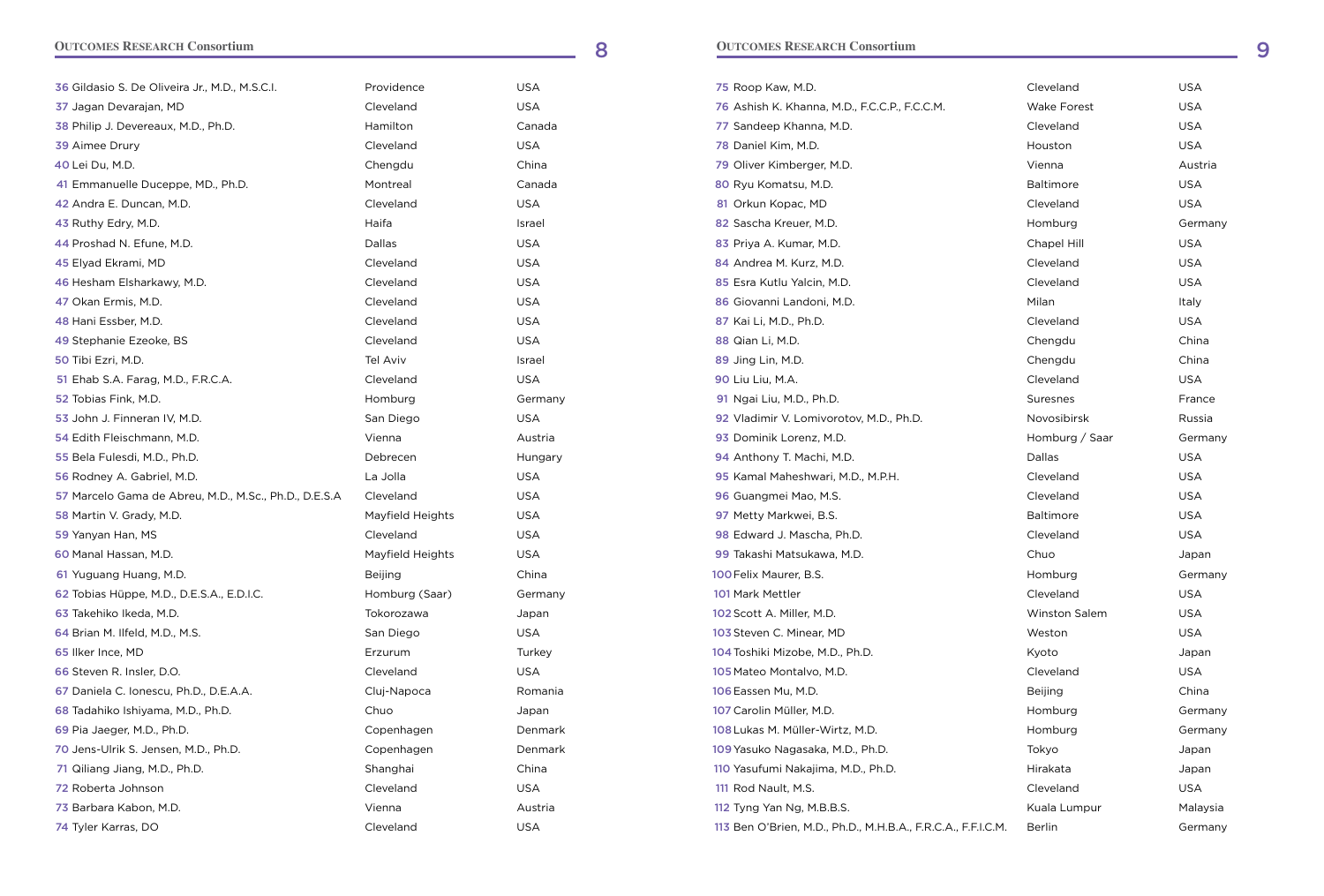| 114 Beth O'Brien, B.S.                           |
|--------------------------------------------------|
| 115 Detlef E.R. Obal, M.D., Ph.D., D.E.S.A.      |
| 116 Ibrahim Onal, M.D.                           |
| 117 Makoto Ozaki, M.D., Ph.D.                    |
| 118 Matt A. Pappas, M.D., M.P.H.                 |
| 119 Marie-Odile Parat, Pharm.D., Ph.D.           |
| 120 Lijian Pei, M.D.                             |
| 121 Silvia E. Perez-Protto, M.D., M.S.           |
| 122 Olga M. Plattner, M.D.                       |
| 123 Attila Podolyak, M.D.                        |
| 124 Xuan Pu, M.S.                                |
| 125 Yuwei Qiu, M.D.                              |
| 126 Shobana Rajan, M.D.                          |
| 127 Christian Reiterer, MD                       |
| 128 David A. Rincon-Valenzuela, M.D., M.Sc.      |
| 129 Eva Rivas Ferreira, M.D.                     |
| 130 Efrain Riveros-Perez, M.D.                   |
| 131 Fabio A. Rodriguez-Patarroyo, M.D.           |
| 132 Reitze N. Rodseth, M.B.Ch.B., F.C.A., M.Med. |
| 133 Julian V. Rossler, M.D.                      |
| 134 Colin Royse, M.D.                            |
| 135 Kurt Ruetzler, M.D.                          |
| 136 Remie Saab, M.D.                             |
| 137 Leif Saager, M.D.                            |
| 138 Wael Saasouh, M.D.                           |
| 139 Ogena Saied                                  |
| 140 Vafi Salmasi, M.D.                           |
| 141 Ethan L. Sanford, M.D.                       |
| 142 Bernd Saugel, M.D. E.D.I.C.                  |
|                                                  |
| 143 Rita Saynhalath, M.D.                        |
| 144 Yehoshua-Nadav Schacham, M.D.                |
| 145 Eitan Scher Nemirovsky, MD                   |
| 146 Martin Schlapfer, M.D., M.Sc.                |
| 147 Marc Schmidt, M.D.                           |
| 148 Gokhan Sertcakacilar, MD                     |
| 149 Daniel I. Sessler, M.D.                      |
| 150 Karan Shaw, M.S.                             |

152 Alexis Skolaris

Cleveland Palo Alto Konya Tokyo Cleveland Woolloongabba Beijing Cleveland Vienna Cleveland Cleveland Shanghai Cleveland Vienna Bogot√° Barcelona Augusta Cleveland Durban Zurich Melbourne Cleveland Cleveland Goettinghen Detroit Cleveland Palo Alto Dallas Hamburg Dallas Ramat-Gan Cleveland Zurich Zurich Cleveland Cleveland Cleveland Tokorozawa Cleveland

|  | 153 Jeff W. Steiner, D.O.           |
|--|-------------------------------------|
|  | 154 Matthew W. Swisher, M.D., M.S.  |
|  | 155 Wojciech Szczeklik, M.D., Ph.D. |
|  | 156 Peter Szmuk, M.D.               |
|  | 157 Abdullah S. Terkawi, M.D.       |
|  | 158 Yasin Tire, MD                  |
|  | 159 Uchida Tokujiro, M.D., Ph.D.    |
|  | 160 David Torres, M.D.              |
|  | 161 Alparslan Turan, M.D.           |
|  | 162 Tamas Vegh, M.D., Ph.D.         |
|  | 163 Andrew Volio, D.O.              |
|  | 164 Thomas Volk, M.D.               |
|  | 165 Anupama Wadhwa, M.D.            |
|  | 166 Michael Walters                 |
|  | 167 Catherine I. Wang, M.D.         |
|  | 168 Dong Wang, M.S.                 |
|  | 169 Dong-Xin Wang, M.D., Ph.D.      |
|  | 170 Jiayi Wang, MD                  |
|  | 171 Peiyan Wang, MS                 |
|  | 172 Marita Windpassinger, MD        |
|  | 173 Kiran Winemiller, BS            |
|  | 174 Jason Wu, M.D.                  |
|  | 175 Lexie Xu, M.D.                  |
|  | 176 Ece Yamak Altinpulluk, M.D.     |
|  | 177 Dongsheng Yang, M.S.            |
|  | 178 Jean-Pierre Yared, M.D.         |
|  | 179 Peter Yassa, MD                 |
|  | 180 Oguz Yilmaz, M.D.               |
|  | 181 Hai Yu, M.D.                    |
|  | 182 Kan Zhang, M.D.                 |
|  | 183 Xiaobao Zhang, M.D.             |

USA USA **Turkey** Japan USA

Australia China USA Austria USA USA China USA Austria Colombia

| Dallas          | <b>USA</b> |
|-----------------|------------|
| La Jolla        | USA        |
| Krakow          | Poland     |
| Dallas          | USA        |
| Charlottesville | USA        |
| Cleveland       | USA        |
| Tokyo           | Japan      |
| Santiago        | Chile      |
| Cleveland       | <b>USA</b> |
| Debrecen        | Hungary    |
| Cleveland       | USA        |
| Homburg         | Germany    |
| San Diego       | USA        |
| Cleveland       | USA        |
| Beijing         | China      |
| Cleveland       | USA        |
| Beijing         | China      |
| Shanghai        | China      |
| Cleveland       | USS        |
| Vienna          | Austria    |
| Cleveland       | USA        |
| Shanghai        | China      |
| Beijing         | China      |
| Istanbul        | Turkey     |
| Cleveland       | USA        |
| Cleveland       | USA        |
| Cleveland       | <b>USS</b> |
| Izmir           | Turkey     |
| Chengdu         | China      |
| Cleveland       | <b>USA</b> |
| Lianyungang     | China      |

Spain USA USA

South Africa Switzerland Australia

USA USA

Germany

USA USA USA USA

Germany

USA Israel USA

Switzerland Switzerland

USA USA USA Japan USA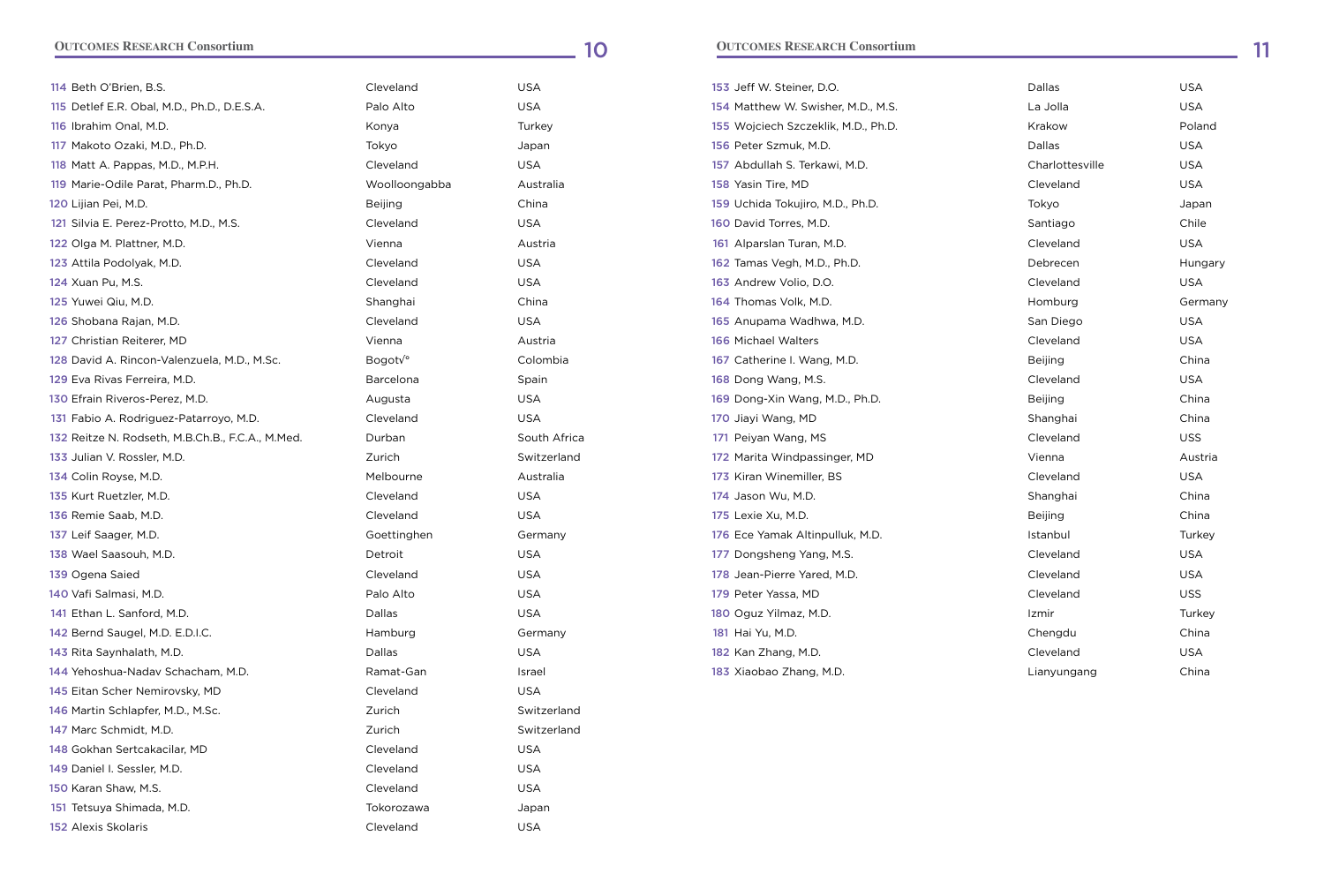## Research Fellows

| <b>Name</b>           |                               | Origin               | <b>Dates</b> | <b>Subsequent Position</b>             |
|-----------------------|-------------------------------|----------------------|--------------|----------------------------------------|
|                       | 2 Mauro Bravo, M.D.           | Venezuela            | 2018-21      | Anesthesia residency, Cleveland Clinic |
| 3 Hani Essber, M.D.   |                               | Syria                | 2019-        |                                        |
|                       | 4 Ece Yamak Altinpulluk, M.D. | Turkey               | 2019-21      | Faculty, Cerrahpasa Medical School     |
|                       | 5 Andrew Volio, D.O.          | <b>United States</b> | 2019-21      | Internal medicine residency,           |
|                       |                               |                      |              | Ohio State                             |
|                       | 6 Ahmed Algharrash, M.D.      | Saudi Arabia         | 2019-21      | Fellowship, McGill University          |
|                       | Omer Bakal, M.D.              | Turkey               | 2019-        |                                        |
| 7 Kai Li, M.D.        |                               | China                | 2019-21      | Anesthesia Faculty, Japan-China        |
|                       |                               |                      |              | <b>Union Hosp</b>                      |
|                       | 8 Esra Kutlu Yalcin, M.D.     | Turkey               | 2019-        |                                        |
|                       | 9 Fabio Rodriguez Patarryo,   | Colombia             | 2019-        |                                        |
| M.D.                  |                               |                      |              |                                        |
|                       | 10 Ahmed Al Gharrash, M.D.    | Saudi Arabia         | 2020-21      | Cardiac anesthesia fellowship,         |
|                       |                               |                      |              | <b>McGill Univ</b>                     |
|                       | 11 Jorge Araujo Duran, M.D.   | Colombia             | 2020-        |                                        |
|                       | 12 Mateo Montalvo, M.D.       | Ecuador              | 2020-        |                                        |
|                       | 13 Sinem Sari Ozturk, M.D.    | Turkey               | 2020-21      |                                        |
|                       | 14 Momina Sharif Umair, M.D.  | Pakistan             | 2020-21      |                                        |
|                       | 15 Jeevan Shivakumar, M.D.    | India                | 2020-21      |                                        |
|                       | 16 Marc Schmidt, M.D.         | Switzerland          | 2020-21      | Anesthesia faculty, University of Zu-  |
|                       |                               |                      |              | rich                                   |
| 17 Tyler Karras, M.D. |                               | <b>USA</b>           | 2021-22      | Anesthesia residency, Alleghany        |
|                       |                               |                      |              | Health                                 |

| <b>Name</b>         | Honor                            | Organization                     |
|---------------------|----------------------------------|----------------------------------|
|                     |                                  |                                  |
| Hesham Elsharkawy   | Associate Editor                 | Reg Anesth Pain Management       |
| Ashish Khanna       | Vice-chair for research          | Wake Forest, Department of       |
|                     |                                  | Anesthesia                       |
| Sanchit Ahuja       | Resident scholar                 | FAER                             |
| Juan Cata           | Vice-chair for Clinical          | Dept of Anesthesiology, MD       |
|                     | Research                         | Anderson                         |
| Jack Brooker        | 2nd Place, resident research     | Ohio Society of Anesthesia       |
| <b>Brian Ilfeld</b> | Labat Award                      | American Society of Regional     |
|                     |                                  | Anesthesia                       |
| Priya A. Kumar      | <b>Outstanding Service Award</b> | UNC Anesthesiology               |
| Athanasios Chalkias | Associate Editor                 | Frontiers in Medicine, Intensive |
|                     |                                  | Care & Anesthesiology            |

## Honors and Awards

| <b>Name</b>               | Origin     | <b>Dates</b> | <b>Subsequent Position</b>                  |
|---------------------------|------------|--------------|---------------------------------------------|
|                           |            |              |                                             |
| 1 Alexis Skolaris, B.S.   | <b>USA</b> | 2019-21      |                                             |
| 2 David Lynn, B.S.        | <b>USA</b> | 2020-20      | Coordinator, Taussig Cancer Center          |
| 3 David Hoying, B.S.      | <b>USA</b> | 2020-21      |                                             |
| 4 Oguzalp Turan, M.S.     | <b>USA</b> | 2020-21      | Northeast Ohio Medical School               |
| 5 Stephanie Ezeoke, B.S.  | <b>USA</b> | $2021 -$     |                                             |
| 6 Kiran Winemiller, B.S.  | <b>USA</b> | 2021-22      | Case Western Dental School                  |
| 7 Anne Cipraini, B.S.     | <b>USA</b> | 2021-22      | Case Western Medical School                 |
| 8 Nicole Brown, B.S.      | <b>USA</b> | $2021 -$     |                                             |
| 9 Metabel Markwei, B.S.   | <b>USA</b> | 2020-21      | Cleveland Clinic Lerner College of Medicine |
| <b>10 Rod Nault, B.S.</b> | <b>USA</b> | 2020-21      | Case Western Research School of Medicine    |

## Graduate and Medical Students (full year)

| 18 Eitan Scher, M.D.          | Venezuela | 2021-    |
|-------------------------------|-----------|----------|
| 19 Jack Booker, M.D.          | Scotland  | $2021 -$ |
| 20 Federico A. Cardenas, M.D. | Colombia  | 2021-    |
| 21 Elyad Ekrami, M.D.         | Iran      | 2020-    |
| 22 Orkun Kopac, M.D.          | Turkey    | $2021 -$ |
| 23 Gokhan Sertcacilar, M.D.   | Turkey    | $2021 -$ |
| 24 Yasin Tire, M.D.           | Turkey    | 2021-    |



Chief Fellow Esra Kutlu Yalcin, M.D. 2021-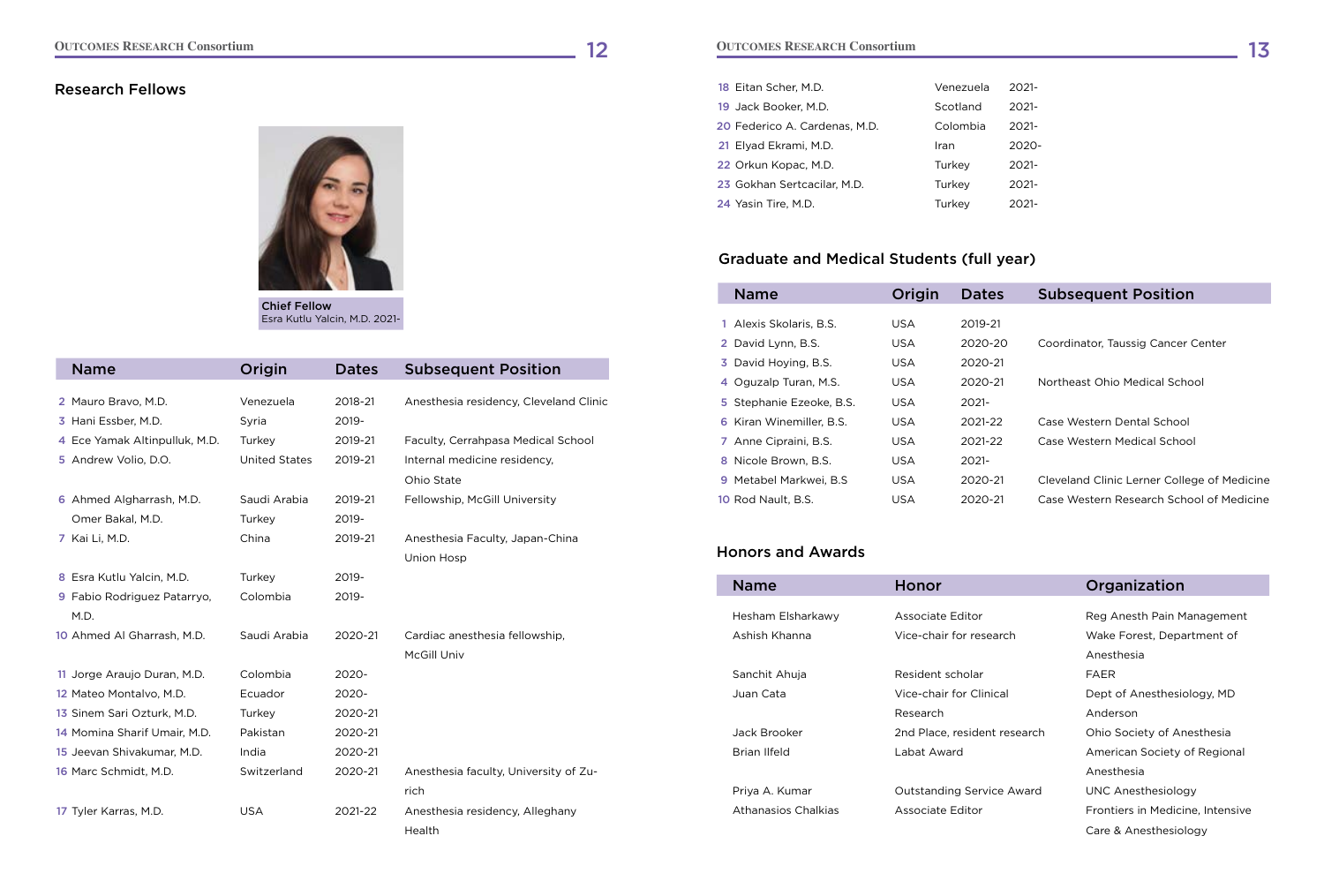## Consortium Research Awards

## Publications

The Gladys Sessler Prize is an endowed award that is given yearly. All members of the OUTCOMES RESEARCH Consortium are eligible. This year's award was to Prof. Kamal Maheshwari.





An article by Pagel and Hudetz (BMC Anesthesiology 12:5, 2012) evaluated anesthesia publication trends. In 2010, the last year they report, there were 665 clinical research articles published in the most influential anesthesia journals: *Anesthesiology, the British Journal of Anaesthesia, Anesthesia & Analgesia, Anaesthesia and the European Journal of Anaesthesia.* The Consortium publishes about 40 papers per year in the 14 journals they considered. The OUTCOME RESEARCH Consortium thus publishes more than at least 4% of the clinical research in high-profile general anesthesia journals. Of note, the Consortium also publishes nearly as many papers in specialty journals ranging from pain to critical care to neuroscience, and in major multi-specialty journals. Overall, the Consortium publishes a full paper every  $2.5$  days.

The Best Fellow Award is given to the Department of OUTCOMES RESEARCH fellow who is voted by the faculty to have performed at the very highest level. This year's award was given to Mauro Bravo who was Chief Fellow before starting anesthesia residency at the Cleveland Clinic.

## *Contribution to the World's Literature*

Since inception, the Consortium has published 1,600 full papers and more than 80 editorials.

## *Featured on journal covers this year*









<https://www.dropbox.com/sh/rbp3a7p81oio4ly/AAAFanZEIQOpJbXStHkcRnPya?dl=0> (alphabetical) or

## Links to PDF versions of most full papers. <http://www.or.org/bibliography/> (chronological).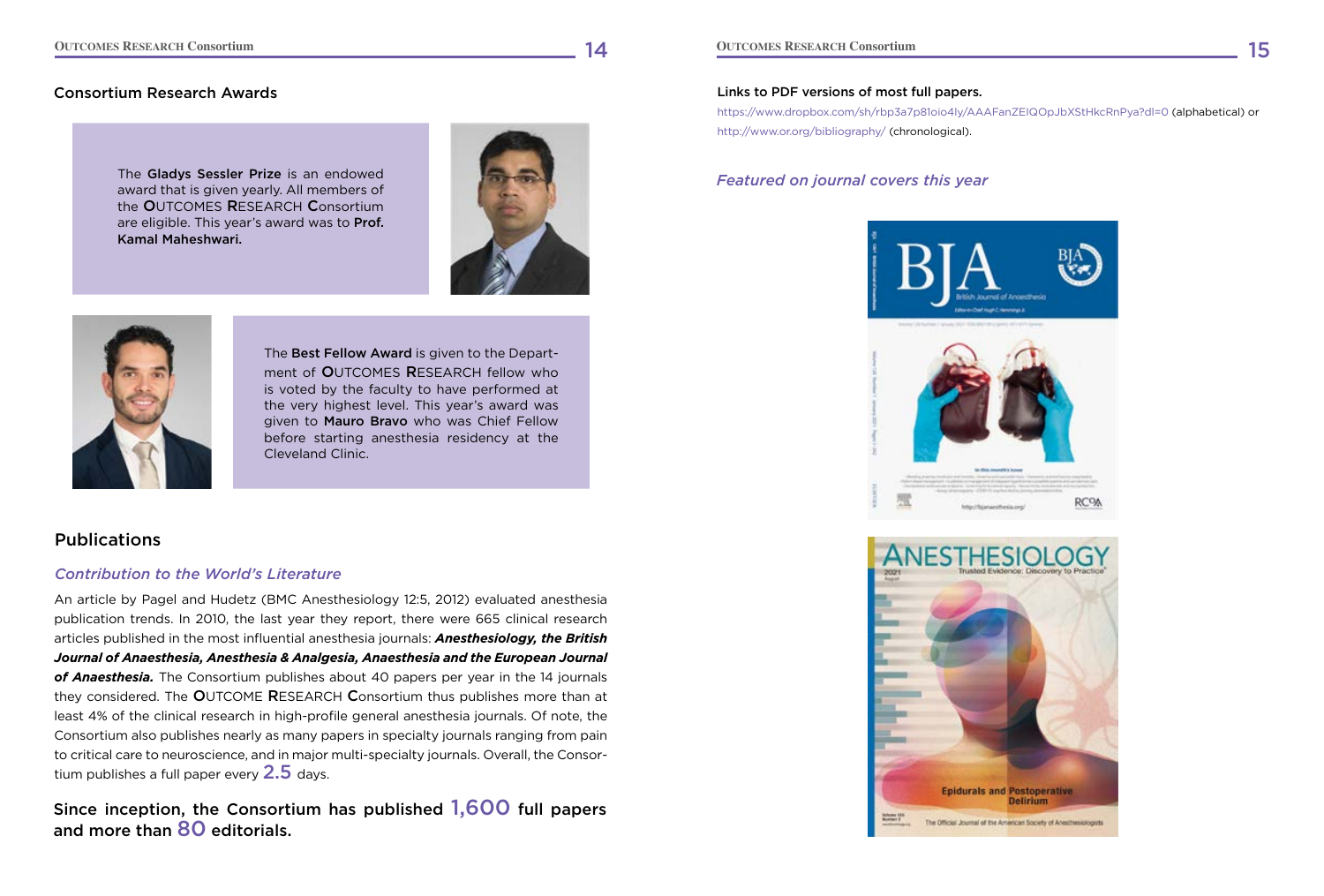## *This Year's Featured Paper*

Du YT, Li YW, Zhao BJ, Guo XY, Feng Y, Zuo MZ, Fu C, Zhou WJ, Li HJ, Liu YF, Cheng T, Mu DL, Zeng Y, Liu PF, Li Y, An HY, Zhu SN, Li XY, Li HJ, Wu YF, Wang DX, Sessler DI, Peking University Clinical Research Program Study Group: Long-term survival after combined epidural-general anesthesia or general anesthesia alone: Follow-up of a randomized trial. Anesthesiology 2021; 135: 233-45.

## BACKGROUND

Experimental and observational research suggests that combined epidural-general anesthesia may improve long-term survival after cancer surgery by reducing anesthetic and opioid consumption and by blunting surgery-related inflammation. This study therefore tested the primary hypothesis that combined epidural-general anesthesia improves long-term survival in elderly patients.

## **METHODS**

Among 1,802 patients who were enrolled and randomized in the underlying trial, 1,712 were included in the long-term analysis; 92% had surgery for cancer. The median follow-up duration was 66 months (interquartile range, 61 to 80). Among patients assigned to combined epidural-general anesthesia, 355 of 853 (42%) died compared with 326 of 859 (38%) deaths in patients assigned to general anesthesia alone: adjusted hazard ratio, 1.07; 95% CI, 0.92 to 1.24; P = 0.408. Cancer-specific survival was similar with combined epidural-general anesthesia (327 of 853 [38%]) and general anesthesia alone (292 of 859 [34%]): adjusted hazard ratio, 1.09; 95% CI, 0.93 to 1.28; P = 0.290. Recurrence-free survival was 401 of 853 [47%] for patients who had combined epidural-general anesthesia versus 389 of 859 [45%] with general anesthesia alone: adjusted hazard ratio, 0.97; 95% CI, 0.84 to 1.12;  $P = 0.692$ . Event-free survival was 466 of 853 [55%] in patients who had combined epidural-general anesthesia versus 450 of 859 [52%] for general anesthesia alone: adjusted hazard ratio, 0.99; 95% CI, 0.86 to 1.12; P  $= 0.815.$ 



## **CONCLUSIONS**

This article presents a long-term follow-up of patients enrolled in a previous trial conducted at five hospitals. Patients aged 60 to 90 yr and scheduled for major noncardiac thoracic and abdominal surgeries were randomly assigned to either combined epidural-general anesthesia with postoperative epidural analgesia or general anesthesia alone with postoperative intravenous analgesia. The primary outcome was overall postoperative survival. Secondary outcomes included cancer-specific, recurrence-free, and event-free survival.

## RESULTS

Abdelmalak BB, Doyle DJ: Updates and controversies in anesthesia for advanced interventional pulmonology procedures. Curr Opin Anaesthesiol 2021; 34: 455-63

Aghamelu O, Buggy P, Smith G, Inzitari R, Wall T, Buggy DJ: Serum NETosis expres-2 sion and recurrence risk after regional or volatile anaesthesia during breast cancer surgery: A pilot, prospective, randomised single-blind clinical trial. Acta Anaesthe-

- 1
- siol Scand 2021; 65: 313-9

General anesthesia alone 

Adjusted hazard ratio 0.98, 95% CI 0.85-1.13; P=0.78

| 48 | 60                 | 72 | 84 |  |
|----|--------------------|----|----|--|
|    | er Surgery (month) |    |    |  |

In elderly patients having major thoracic and abdominal surgery, combined epidural-general anesthesia with epidural analgesia did not improve overall or cancer-specific long-term mortality. Nor did epidural analgesia improve recurrence-free survival. Either approach can therefore reasonably be selected based on patient and clinician preference.

## *Publilshed Full Papers*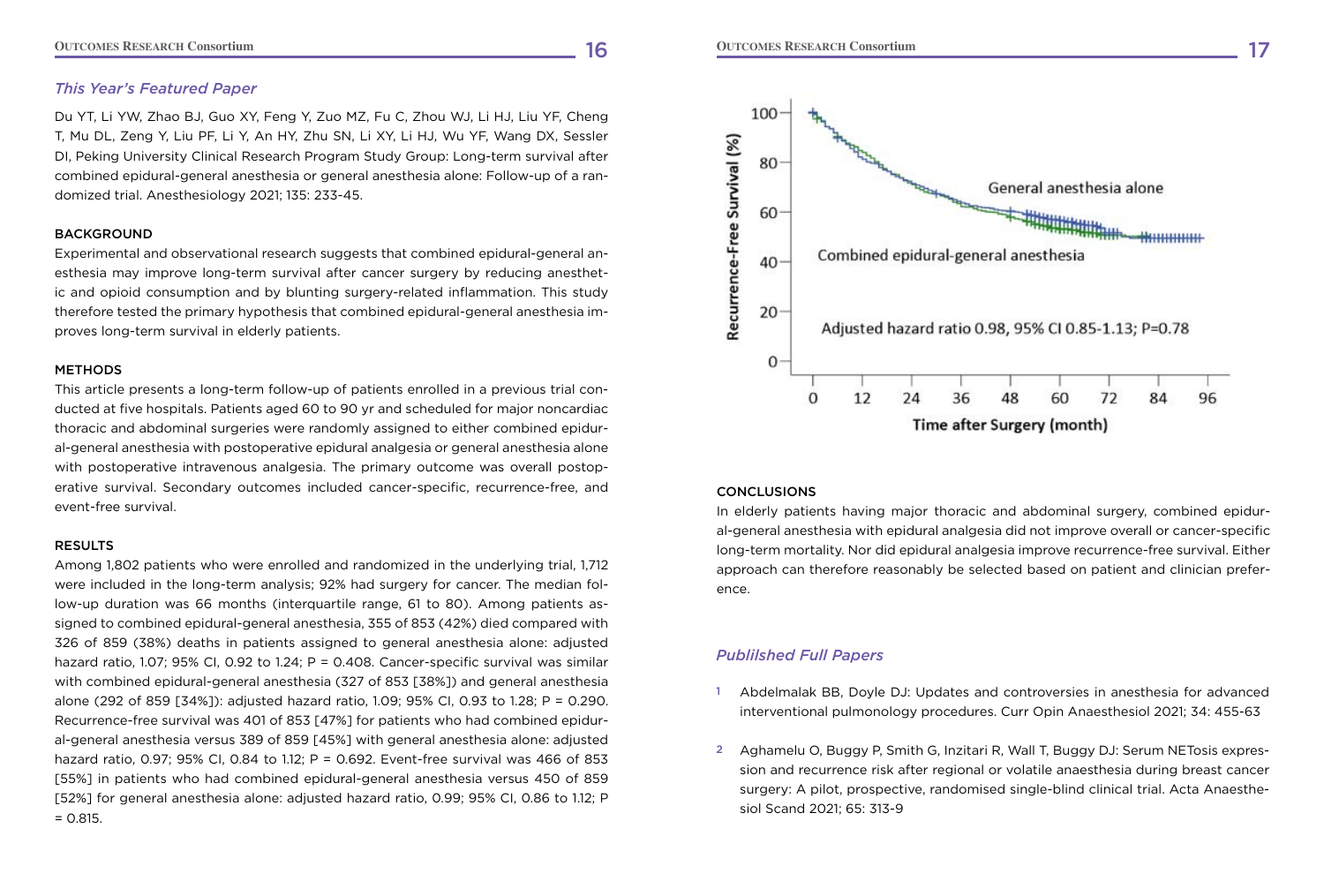- 3 Arora H, Kumar PA: Case Series of Vacuum-Assisted Thrombectomy: An Acceptable Trade-Off in Evidence-Based Methodology? J Cardiothorac Vasc Anesth 2021; 35: 1046-8
- Bhatia M, Kumar PA: Pro: Venoarterial ECMO Should Be Considered in Patients With COVID-19. J Cardiothorac Vasc Anesth 2021; 35: 703-6 4
- Bhatia M, Kumar PA: Con: Routine Use of Fresh Frozen Plasma Should Not Be Used to Prime Cardiopulmonary Bypass Circuits During Cardiac Surgery. J Cardiothorac Vasc Anesth 2021; 35: 3122-4 5
- Bravo M, Bakal O, Rivas E, Mascha EJ, Pu X, Mosteller L, Rodriguez-Patarroyo F, Essber H, AlGharrash A, Turan A: Effect of intravenous acetaminophen on mean arterial blood pressure: A post hoc analysis of the effect of intravenous acetaminophen on postoperative hypoxemia after abdominal surgery trial. Anesth Analg 2021; 133: 1532-9 6
- Buggy DJ, Nolan R, Coburn M, Columb M, Hermanides J, Hollman MW, Zarbock A: Protocol for a prospective, international cohort study on the Management and Outcomes of Perioperative Care among European Diabetic Patients (MOPED). BMJ Open 2021; 11: e044394 7
- Chalkias A, Mongardon N, Boboshko V, Cerny V, Constant AL, De Roux Q, Finco G, Fumagalli F, Gkamprela E, Legriel S, Lomivorotov V, Magliocca A, Makaronis P, Mamais I, Mani I, Mavridis T, Mura P, Ristagno G, Sardo S, Papagiannakis N, Xanthos T, Consortium P: Clinical practice recommendations on the management of perioperative cardiac arrest: A report from the PERIOPCA Consortium. Crit Care 2021; 25: 265 8
- Chalkias A, Pantazopoulos I, Papagiannakis N, Skoulakis A, Laou E, Kolonia K, Ntalarizou N, Tourlakopoulos K, Pagonis A, Kampolis C, De Guadiana Romualdo LG, Ragias D, Eugen-Olsen J, Gourgoulianis K, Arnaoutoglou E, Investigators S: Sinus bradycardia is associated with poor outcome in critically ill patients with COVID-19 due to the B.1.1.7 Lineage. Toxicol Rep 2021; 8: 1394-8 9
- 10 Chen X, Owen CA, Huang EC, Maggard BD, Latif RK, Clifford SP, Li J, Huang J: Artificial intelligence in echocardiography for anesthesiologists. J Cardiothorac Vasc Anesth 2021; 35: 251-61

12 Chow JH, Khanna AK, Kethireddy S, Yamane D, Levine A, Jackson AM, McCurdy MT, Tabatabai A, Kumar G, Park P, Benjenk I, Menaker J, Ahmed N, Glidewell E, Presutto E, Cain S, Haridasa N, Field W, Fowler JG, Trinh D, Johnson KN, Kaur A, Lee A, Sebastian K, Ulrich A, Pena S, Carpenter R, Sudhakar S, Uppal P, Fedeles BT, Sachs A, Dahbour L, Teeter W, Tanaka K, Galvagno SM, Herr DL, Scalea TM, Mazzeffi MA: Aspirin use is associated with decreased mechanical ventilation, intensive care unit admission, and in-hospital mortality in hospitalized patients with coronavirus dis-

13 Chow JH, Wittwer ED, Wieruszewski PM, Khanna AK: Evaluating the evidence for angiotensin II for the treatment of vasoplegia in critically ill cardiothoracic surgery

14 Christensen AL, Jacobs E, Maheshwari K, Xing F, Zhao X, Simon SE, Domino KB, Posner KL, Stewart AF, Sanford JA, Sessler DI: Development and evaluation of a risk-adjusted measure of intraoperative hypotension in patients having nonemer-

16 Cutler NS, Rasmussen BM, Bredeck JF, Lata AL, Khanna AK: Angiotensin II for critically ill patients with shock after heart transplant. J Cardiothorac Vasc Anesth 2021;

17 Douin DJ, Krause M, Williams C, Tanabe K, Fernandez-Bustamante A, Quaye AN, Ginde AA, Bartels K: Corticosteroid administration and impaired glycemic control in mechanically ventilated covid-19 patients. Semin Cardiothorac Vasc Anesth 2021:

18 Du YT, Li YW, Zhao BJ, Guo XY, Feng Y, Zuo MZ, Fu C, Zhou WJ, Li HJ, Liu YF, Cheng T, Mu DL, Zeng Y, Liu PF, Li Y, An HY, Zhu SN, Li XY, Li HJ, Wu YF, Wang DX, Sessler DI, Peking University Clinical Research Program Study Group: Long-term survival after combined epidural-general anesthesia or general anesthesia alone: Follow-up

Chin KJ, Versyck B, Elsharkawy H, Rojas Gomez MF, Sala-Blanch X, Reina MA: Ana-11 tomical basis of fascial plane blocks. Reg Anesth Pain Med 2021; 46: 581-99

Cohen B, Rivas E, Pu X, Maheshwari K, Araujo-Duran JA, Turan O, Volio A, Yalcin 15 EK, Turan A: Diurnal blood pressure variation in adults after abdominal surgery-An

- 
- ease 2019. Anesth Analg 2021; 132: 930-41
- patients. J Thorac Cardiovasc Surg 2021
- gent, noncardiac surgery. Anesth Analg 2021; 133: 445-54
- observational cohort study. J Clin Anesth 2021; 77: 110633
- 35: 2756-62
- 10892532211043313
- of a randomized trial. Anesthesiology 2021; 135: 233-45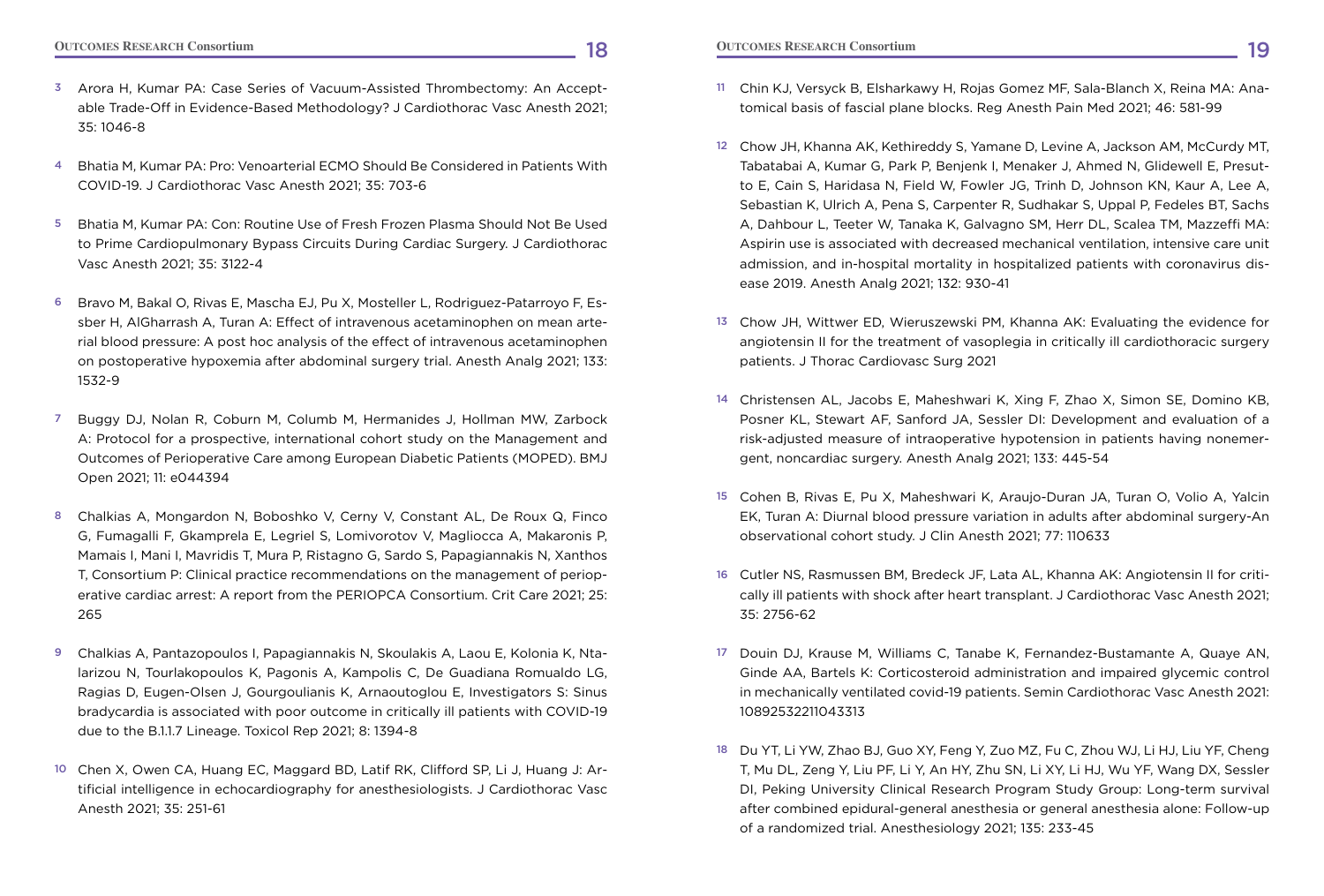- 19 Duarte P, Riveros-Perez E: Understanding the cycles of COVID-19 incidence: Principal Component Analysis and interaction of biological and socio-economic factors. Annals of Medicine and Surgery 2021; 66
- 20 Efrimescu CI, Buggy PM, Buggy DJ: Neutrophil Extracellular Trapping Role in Cancer, Metastases, and Cancer-Related Thrombosis: a Narrative Review of the Current Evidence Base. Curr Oncol Rep 2021; 23: 118
- 21 Elsharkawy H: The external oblique intercostal block: Anatomic evaluation and case series. Pain Medicine 2021; 22: 2436-42
- Elsharkawy H, Ahuja S, Sessler DI, Maheshwari K, Mao G, Sakr Esa WA, Soliman LM, 22 Ayad S, Khoshknabi D, Khan MZ, Raza S, DeGrande S, Turan A: Subcostal anterior quadratus lumborum block versus epidural block for analgesia in open nephrectomy: A randomized clinical trial. Anesth Analg 2021; 132: 1138-45
- 23 Essber H, Cohen B, Artis AS, Leung SM, Maheshwari K, Khan MZ, Sessler DI, Turan A, Ruetzler K: Renal injury after open versus laparoscopic non-cardiac surgery: a retrospective cohort analysis. Braz J Anesthesiol 2021; 71: 50-7
- 24 Evered LA, Chan MTV, Han R, Chu MHM, Cheng BP, Scott DA, Pryor KO, Sessler DI, Veselis R, Frampton C, Sumner M, Ayeni A, Myles PS, Campbell D, Leslie K, Short TG: Anaesthetic depth and delirium after major surgery: a randomised clinical trial. Br J Anaesth 2021; 127: 704-12
- 25 Farag E, Rivas E, Bravo M, Hussain S, Argalious M, Khanna S, Seif J, Pu X, Mao G, Bain M, Elgabaly M, Esa WAS, Sessler DI: Sugammadex versus neostigmine for reversal of rocuronium neuromuscular block in patients having catheter-based neurointerventional procedures: A randomized trial. Anesthesia & Analgesia 2021; 132: 1666-76
- 26 Farragher J, Pranata A, El-Ansary D, Parry S, Williams G, Royse C, Royse A, O'Donohue M, Bryant A: Reliability of lumbar multifidus and iliocostalis lumborum thickness and echogenicity measurements using ultrasound imaging. Australas J Ultrasound Med 2021; 24: 151-60
- 27 Flick M, Briesenick L, Peine S, Scheeren TWL, Duranteau J, Saugel B: The effect of moderate intraoperative blood loss and norepinephrine therapy on sublingual microcirculatory perfusion in patients having open radical prostatectomy: An obser-

28 Flick M, Matin Mehr J, Briesenick L, Hoppe P, Kouz K, Vokuhl C, Flotzinger D, Lerche K, Saugel B: Agreement between continuous noninvasive finger cuff-derived and invasive arterial blood pressure measurements: Effect of data sampling and data

29 Flick M, Schumann R, Hoppe P, Bonney I, Wesselink W, Saugel B: Non-invasive measurement of pulse pressure variation using a finger-cuff method in obese patients having laparoscopic bariatric surgery. J Clin Monit Comput 2021; 35: 1341-7

30 Fortin J, Rogge DE, Fellner C, Flotzinger D, Grond J, Lerche K, Saugel B: A novel art of continuous noninvasive blood pressure measurement. Nature Communications

31 Gaglani B, Westphal ND, Bryant C, Gaillard JP, Vishneski SR, Gibbs KW, Khanna AK: An 18-year-old survivor with a body mass index of 73.9 kg/m2 on venovenous extracorporeal membrane oxygenation for coronavirus disease 2019: A collaborative

32 Galluccio F, Fajardo Perez M, Yamak Altinpulluk E, Hou JD, Lin JA: Evaluation of interfascial plane and pericapsular nerve blocks to the shoulder joint: A preliminary

33 Gonzalez-Arnay E, Galluccio F, Perez-Santos I, Merlano-Castellanos S, Banon-Boulet E, Jimenez-Sanchez L, Rivier-Julien C, Barrueco-Fernandez M, Olea MS, Yamak-Altinpulluk E, Teles AS, Fajardo-Perez M: Permeable spaces between glenohumeral ligaments as potential gateways for rapid regional anesthesia of the shoulder. Ann

34 Gregory A, Stapelfeldt WH, Khanna AK, Smischney NJ, Boero IJ, Chen Q, Stevens M, Shaw AD: Intraoperative hypotension is associated with adverse clinical out-

35 Hamadnalla H, Sessler DI, Troianos CA, Fang J, Rivas E, Ma C, Mascha EJ, Turan A: Optimal interval and duration of CAM-ICU assessments for delirium detection after

36 Hammer GB, Khanna AK, Michalsky C, Wase L, Demitrack MA, Little R, Fossler MJ,

vational study. Eur J Anaesthesiol 2021; 38: 459-67

- processing. Eur J Anaesthesiol 2021; 38: 616-24
- 
- 2021; 12: 1387
- multidisciplinary effort. Critical Care Explorations 2021; 3
- analysis of shoulder anterior capsular block. Pain Ther 2021; 10: 1741-54
- Anat 2021; 239: 151814
- comes after noncardiac surgery. Anesth Analg 2021; 132: 1654-65
- cardiac surgery. J Clin Anesth 2021; 71: 110233
-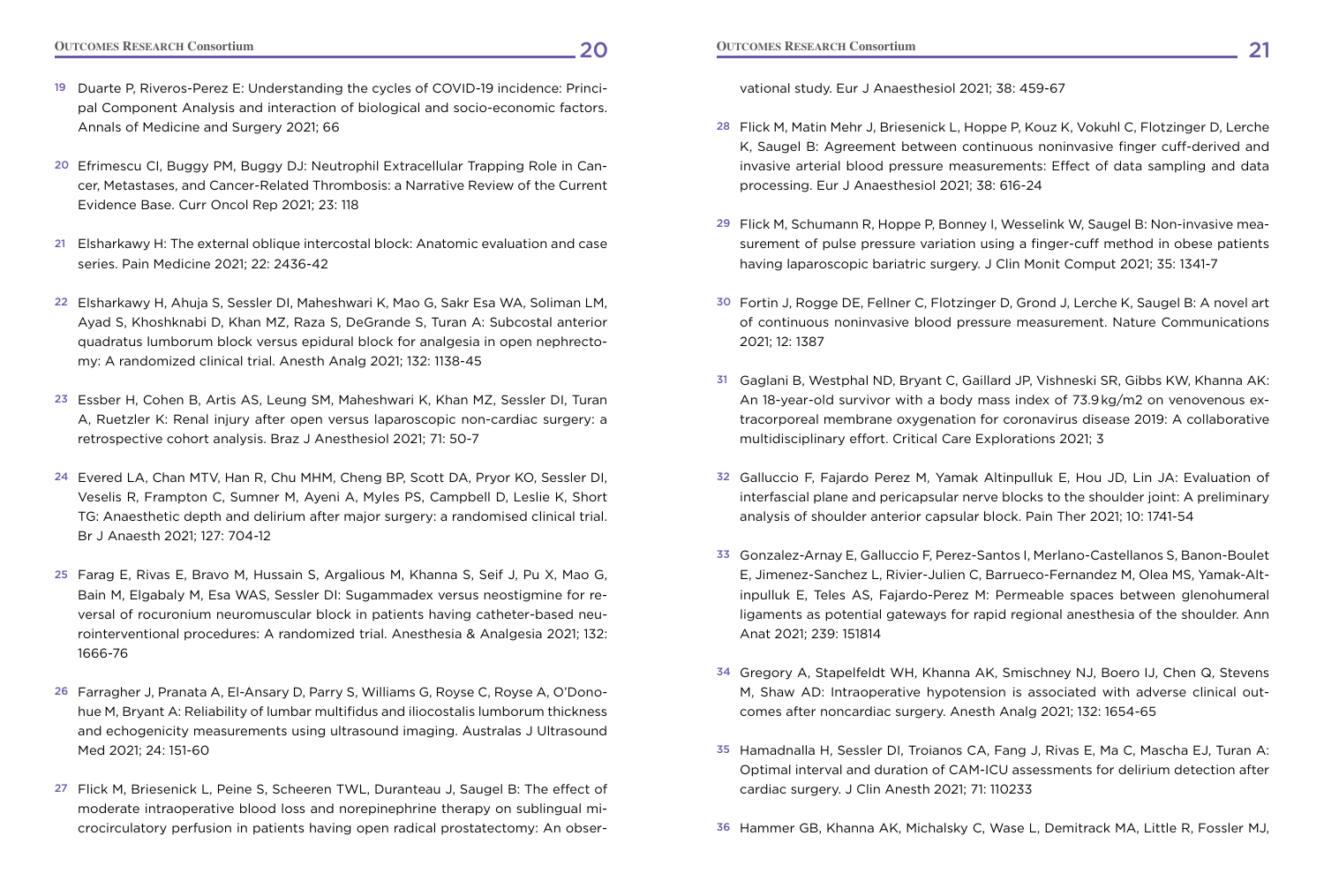Ayad S: Oliceridine exhibits improved tolerability compared to morphine at equianalgesic conditions: Exploratory analysis from two phase 3 randomized placebo and active controlled trials. Pain Ther 2021

- 37 Healy DW, Cloyd BH, Straker T, Brenner MJ, Damrose EJ, Spector ME, Saxena A, Atkins JH, Ramamurthi RJ, Mehta A, Aziz MF, Cattano D, Levine AI, Schechtman SA, Cavallone LF, Abdelmalak BB: Expert consensus statement on the perioperative management of adult patients undergoing head and neck surgery and free tissue reconstruction from the Society for Head and Neck Anesthesia. Journal of Head & Neck Anesthesia 2021; 5: e39-e
- 38 Hijazi RM, Sessler DI, Liang C, Rodriguez-Patarroyo FA, Soltesz EG, Duncan AE: Association between in-hospital mortality and low cardiac output syndrome with morning versus afternoon cardiac surgery. Anesthesiology 2021; 134: 552-61
- 39 Hong H, Zhang DZ, Li M, Wang G, Zhu SN, Zhang Y, Wang DX, Sessler DI: Impact of dexmedetomidine supplemented analgesia on delirium in patients recovering from orthopedic surgery: A randomized controlled trial. BMC Anesthesiol 2021; 21: 223
- 40 Hoppe P, Gleibs F, Briesenick L, Joosten A, Saugel B: Estimation of pulse pressure variation and cardiac output in patients having major abdominal surgery: a comparison between a mobile application for snapshot pulse wave analysis and invasive pulse wave analysis. J Clin Monit Comput 2021; 35: 1203-9
- 41 Ilfeld BM, Eisenach JC, Gabriel RA: Clinical effectiveness of liposomal bupivacaine administered by infiltration or peripheral nerve block to treat postoperative pain. Anesthesiology 2021; 134: 283-344
- 42 Ilfeld BM, Khatibi B, Maheshwari K, Madison SJ, Ali Sakr Esa W, Mariano ER, Kent ML, Hanling S, Sessler DI, Eisenach JC, Cohen SP, Mascha EJ, Yang D, Padwal JA, Turan A, Investigators PA: Immediate effects of a continuous peripheral nerve block on postamputation phantom and residual limb pain: Secondary outcomes from a multicenter randomized controlled clinical trial. Anesth Analg 2021; 133: 1019-27
- 43 Ilfeld BM, Khatibi B, Maheshwari K, Madison SJ, Esa WAS, Mariano ER, Kent ML, Hanling S, Sessler DI, Eisenach JC, Cohen SP, Mascha EJ, Ma C, Padwal JA, Turan A, Investigators PA: Ambulatory continuous peripheral nerve blocks to treat postamputation phantom limb pain: a multicenter, randomized, quadruple-masked, placebo-controlled clinical trial. Pain 2021; 162: 938-55

44 Ilfeld BM, Plunkett A, Vijjeswarapu AM, Hackworth R, Dhanjal S, Turan A, Cohen SP, Eisenach JC, Griffith S, Hanling S, Sessler DI, Mascha EJ, Yang D, Boggs JW, Wongsarnpigoon A, Gelfand H, Investigators PA: Percutaneous peripheral nerve stimulation (neuromodulation) for postoperative pain: A randomized, sham-controlled

45 Ince I, Ari MA, Dostbil A, Yalcin EK, Ozmen O, Khan MZ, Shimada T, Aksoy M, Tuncer K: Does local anesthetic temperature affect the onset and duration of ultrasound-guided infraclavicular brachial plexus nerve block?: a randomized clinical

46 Ince I, Chiu A, Sagir A, Chahar P, Lin J, Douglas A, Adi A, Fang J, Mao G, Turan A: Association of pain with atrial fibrillation and delirium after cardiac surgery: A decade

47 Itenov TS, Sessler DI, Khanna AK, Ostrowski SR, Johansson PI, Erikstrup C, Pedersen OB, Rygård SL, Holst LB, Bestle MH, Hein L, Lindhardt A, Tousi H, Andersen MH, Mohr T, Lundgren JD, Jensen J-U: ABO blood types and sepsis mortality. Annals of

48 Jiang Q, Kurz A, Zhang X, Liu L, Yang D, Sessler DI: Supplemental intraoperative oxygen and long-term mortality: Subanalysis of a multiple crossover cluster trial.

49 Joosten A, Lucidi V, Ickx B, Van Obbergh L, Germanova D, Berna A, Alexander B, Desebbe O, Carrier FM, Cherqui D, Adam R, Duranteau J, Saugel B, Vincent JL, Rinehart J, Van der Linden P: Intraoperative hypotension during liver transplant surgery is associated with postoperative acute kidney injury: a historical cohort study. BMC

50 Juhasz M, Pall D, Fulesdi B, Molnar L, Vegh T, Molnar C: The effect of propofol-sufentanil intravenous anesthesia on systemic and cerebral circulation, cerebral autoregulation and CO2 reactivity: a case series. Braz J Anesthesiol 2021; 71: 558-64

51 Karamchandani K, Wheelwright J, Yang AL, Westphal ND, Khanna AK, Myatra SN: Emergency Airway Management Outside the Operating Room: Current Evidence

- pilot study. Anesthesiology 2021; 135: 95-110
- trial. Braz J Anesthesiol 2021; 71: 376-80
- sub-study. J Cardiothorac Vasc Anesth 2021; 35: 3021-6
- Intensive Care 2021; 11
- Anesthesiology 2021; 134: 709-21
- Anesthesiol 2021; 21: 12
- 
- and Management Strategies. Anesth Analg 2021; 133: 648-62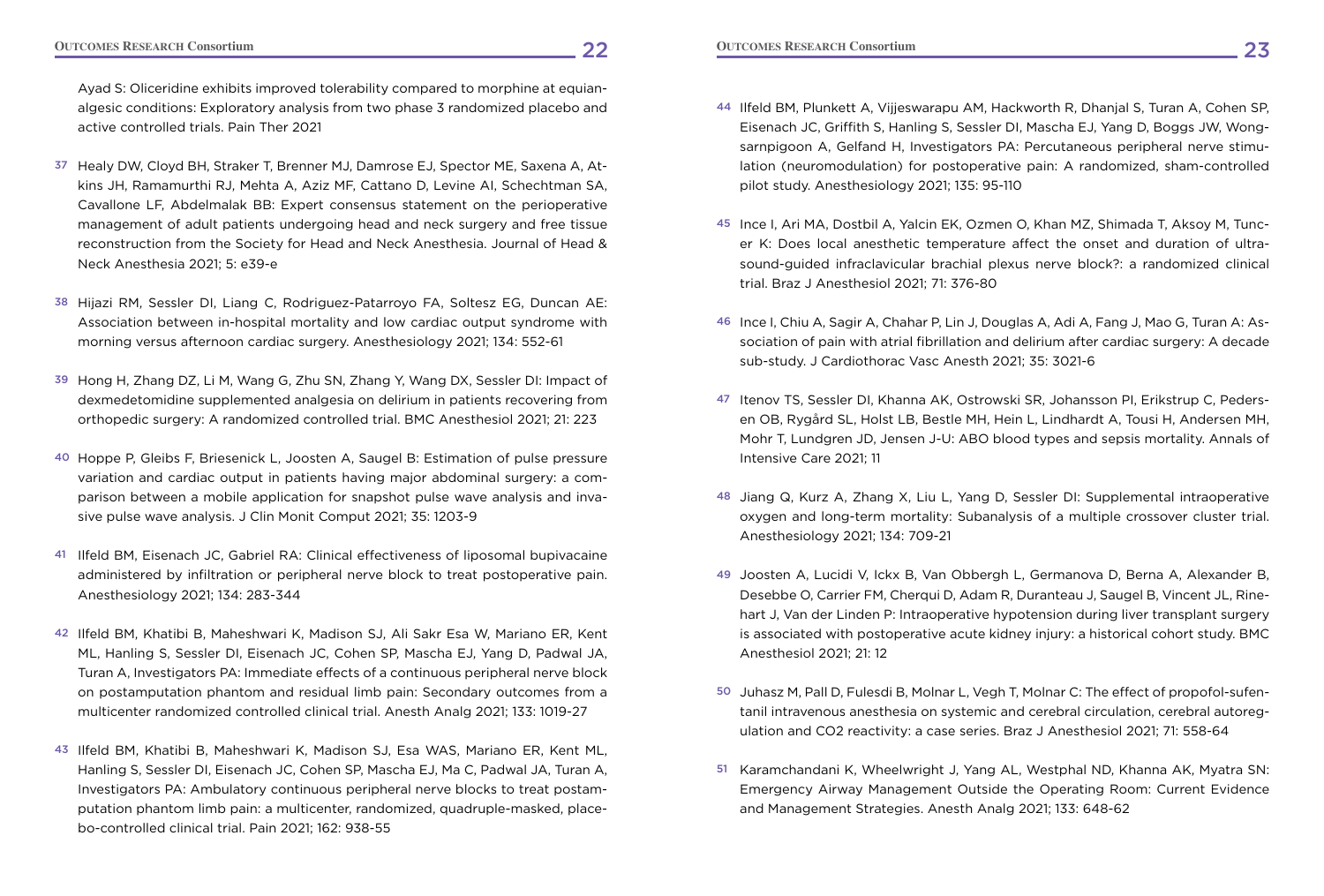- 52 Katabi LJ, Pu X, Yilmaz HO, Jia Y, Leung S, Duncan AE: Prognostic utility of KIDGO urine output criteria after cardiac surgery. J Cardiothorac Vasc Anesth 2021; 35: 2991-3000
- 53 Katijjahbe MA, Royse C, Granger C, Denehy L, Md Ali NA, Abdul Rahman MR, King-Shier K, Royse A, El-Ansary D: Location and Patterns of Persistent Pain Following Cardiac Surgery. Heart Lung Circ 2021; 30: 1232-43
- 54 Kaw R, Wong J, Mokhlesi B: Obesity and obesity hypoventilation, sleep hypoventilation, and postoperative respiratory failure. Anesth Analg 2021; 132: 1265-73
- 55 Khan JS, Sessler DI, Chan MTV, Wang CY, Garutti I, Szczeklik W, Turan A, Busse JW, Buckley DN, Paul J, McGillion M, Fernandez-Riveira C, Srinathan SK, Shanthanna H, Gilron I, Jacka M, Jackson P, Hankinson J, Paniagua P, Pettit S, Devereaux PJ: Persistent incisional pain after noncardiac surgery: An international prospective cohort study. Anesthesiology 2021
- 56 Khanna AK, Jungquist CR, Buhre W, Soto R, Di Piazza F, Saager L, Investigators PRoO-irDIpmbcG: Modeling the cost savings of continuous pulse oximetry and capnography monitoring of united states general care floor patients receiving opioids based on the PRODIGY Trial. Adv Ther 2021; 38: 3745-59
- 57 Khanna AK, Saager L, Bergese SD, Jungquist CR, Morimatsu H, Uezono S, Ti LK, Soto R, Jiang W, Buhre W: Opioid-induced respiratory depression increases hospital costs and length of stay in patients recovering on the general care floor. BMC Anesthesiology 2021; 21: 88
- 58 Khanna AK, Shaw AD, Stapelfeldt WH, Boero IJ, Chen Q, Stevens M, Gregory A, Smischney NJ: Postoperative hypotension and adverse clinical outcomes in patients without intraoperative hypotension, after noncardiac surgery. Anesth Analg 2021; 132: 1410-20
- 59 Kim KK, Krause M, Brandes IF, Khanna AK, Bartels K: Transesophageal echocardiography for perioperative management in thoracic surgery. Curr Opin Anaesthesiol 2021; 34: 7-12
- 60 Klijian A, Khanna AK, Reddy VS, Friedman B, Ortoleva J, Evans AS, Panwar R, Kroll S, Greenfeld CR, Chatterjee S: Treatment with angiotensin II is associated with rapid blood pressure response and vasopressor sparing in patients with vasoplegia after

61 Komatsu R, Yilmaz HO, Makarova N, Turan A, Sessler DI, Rajan S, Argalious M: Association between preoperative statin use and respiratory complications after noncardiac surgery: A retrospective cohort analysis. Anesth Analg 2021; 133: 123-32

62 Kouz K, Hoppe P, Reese P, Burfeindt C, Flick M, Briesenick L, Nitzschke R, Pinnschmidt H, Saugel B: Relationship between intraoperative and preoperative ambulatory nighttime heart rates: A secondary analysis of a prospective observational

63 Kouz K, Michard F, Bergholz A, Vokuhl C, Briesenick L, Hoppe P, Flick M, Schon G, Saugel B: Agreement between continuous and intermittent pulmonary artery thermodilution for cardiac output measurement in perioperative and intensive care

64 Kouz K, Scheeren TWL, de Backer D, Saugel B: Pulse wave analysis to estimate car-

65 Kutlu Yalcin E, Araujo-Duran J, Turan A: Emerging drugs for the treatment of post-

66 Lee MJ, Tannenbaum C, Mao G, Jia Y, Leung S, Yilmaz HO, Ince I, Soltesz E, Duncan AE: Effect of 6% hydroxyethyl starch 130/0.4 on inflammatory response and pulmonary function in patients having cardiac surgery: A randomized clinical trial. Anesth

68 Li L, Chamoun GF, Chamoun NG, Sessler D, Gopinath V, Saini V: Elucidating the association between regional variation in diagnostic frequency with risk-adjusted mortality through analysis of claims data of medicare inpatients: a cross-sectional

69 Li YW, Li HJ, Li HJ, Zhao BJ, Guo XY, Feng Y, Zuo MZ, Yu YP, Kong H, Zhao Y, Huang D, Deng CM, Hu XY, Liu PF, Li Y, An HY, Zhang HY, Wang MR, Wu YF, Wang DX, Sessler DI, Peking University Clinical Research Program Study G: Delirium in older pa-

cardiac surgery: A post-hoc analysis of angiotensin ii for the treatment of high-output shock (athos-3) study. J Cardiothorac Vasc Anesth 2021; 35: 51-8

- 
- study. Anesth Analg 2021; 133: 406-12
- medicine: a systematic review and meta-analysis. Crit Care 2021; 25: 125
- diac output. Anesthesiology 2021; 134: 119-26
- surgical pain. Expert Opin Emerg Drugs 2021; 26: 371-84
- Analg 2021; 133: 906-14
- in sepsis. Biomedicines 2021; 9
- study. BMJ Open 2021; 11: e054632
- 

Leong K, Gaglani B, Khanna AK, McCurdy MT: Novel diagnostics and therapeutics 67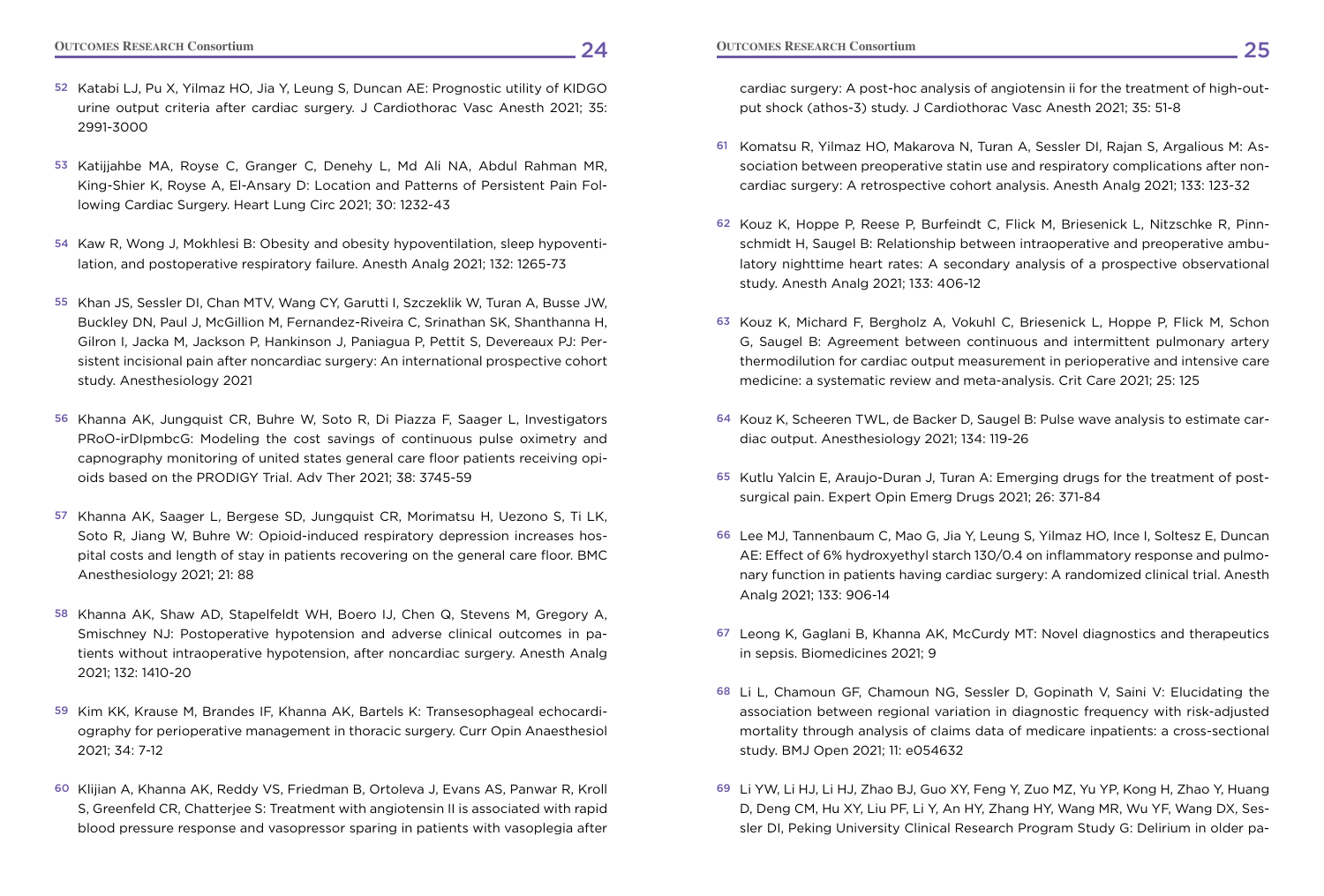**OUTCOMES RESEARCH Consortium** 26 **OUTCOMES RESEARCH Consortium** 27

tients after combined epidural-general anesthesia or general anesthesia for major surgery: A randomized trial. Anesthesiology 2021; 135: 218-32

- 70 Liamsombut S, Kaw R, Wang L, Bena J, Andrews N, Collop N, Stierer T, Gillinov M, Tarler M, Kayyali H, Katzan I, Foldvary-Schaefer N: Predictive value of sleep apnea screenings in cardiac surgery patients. Sleep Med 2021; 84: 20-5
- 71 Maheshwari K: Principles for minimizing oxygen debt: can they translate to clinical application and improve outcomes? Best Pract Res Clin Anaesthesiol 2021; 35: 543- 9
- 72 Maheshwari K, Bakal O, Cummings KC, 3rd, Mao G, Rivas E, Elsharkawy H, Kolli S, Sessler DI, Bhavani S: The effects of diabetes mellitus on gastric emptying: A prospective observational cohort study. J Clin Anesth 2021; 75: 110463
- 73 Maheshwari K, Bakal O, Xuan P, Turan A, Fang J, Esa WAS, Sessler DI, Anand A: Lamotrigine for reducing ketamine-induced psychologic disturbances: A pilot randomized and blinded trial (research letter). J Clin Anesth 2021; 68: 110074
- 74 Maheshwari K, Buddi S, Jian Z, Settels J, Shimada T, Cohen B, Sessler DI, Hatib F: Performance of the Hypotension Prediction Index with non-invasive arterial pressure waveforms in non-cardiac surgical patients. J Clin Monit Comput 2021; 35: 71-8
- 75 Maheshwari K, Malhotra G, Bao X, Lahsaei P, Hand WR, Fleming NW, Ramsingh D, Treggiari MM, Sessler DI, Miller TE, Assisted Fluid Management Study T: Assisted fluid management software guidance for intraoperative fluid administration. Anesthesiology 2021; 135: 273-83
- 76 Maheshwari K, Pu X, Rivas E, Saugel B, Turan A, Schmidt MT, Ruetzler K, Reiterer C, Kabon B, Kurz A, Sessler DI: Association between intraoperative mean arterial pressure and postoperative complications is independent of cardiac index in patients undergoing noncardiac surgery. Br J Anaesth 2021; 127: e102-4
- 77 Mathur P, Cywinski JB, Maheshwari K, Niezgoda J, Mathew J, do Nascimento CC, Abdelmalak BB, Papay FA: Automated analysis of ambulatory surgery patient experience comments using artificial intelligence for quality improvement: A patient centered approach. Intelligence-Based Medicine 2021; 5
- 78 Mazzinari G, Diaz-Cambronero O, Serpa Neto A, Martinez AC, Rovira L, Argente

79 McGillion MH, Parlow J, Borges FK, Marcucci M, Jacka M, Adili A, Lalu MM, Ouellette C, Bird M, Ofori S, Roshanov PS, Patel A, Yang H, O'Leary S, Tandon V, Hamilton GM, Mrkobrada M, Conen D, Harvey V, Lounsbury J, Mian R, Bangdiwala SI, Arellano R, Scott T, Guyatt GH, Gao P, Graham M, Nenshi R, Forster AJ, Nagappa M, Levesque K, Marosi K, Chaudhry S, Haider S, Deuchar L, LeBlanc B, McCartney CJL, Schemitsch EH, Vincent J, Pettit SM, DuMerton D, Paulin AD, Simunovic M, Williams DC, Halman S, Harlock J, Meyer RM, Taylor DA, Shanthanna H, Schlachta CM, Parry N, Pichora DR, Yousuf H, Peter E, Lamy A, Petch J, Moloo H, Sehmbi H, Waggott M, Shelley J, Belley-Cote EP, Devereaux PJ, Investigators P-R-: Post-discharge after surgery Virtual Care with Remote Automated Monitoring-1 (PVC-RAM-1) technology versus

80 Michal Porizka PM, Jiri Votruba, Basem B. Abdelmalak: Extracorporeal oxygenation techniques in adult critical airway obstruction: A review. Prague Medical Report

81 Migirov A, Chahar P, Maheshwari K: Postoperative delirium and neurocognitive dis-

82 Moreno-Duarte I, Evans AS, Alder AC, Vernon MC, Szmuk P, Rebstock S: An unexpected COVID-19 diagnosis during emergency surgery in a neonate. Paediatr An-

83 Moro ET, Pinto PCC, Neto A, Hilkner AL, Salvador LFP, da Silva BRD, Souto IG, Boralli R, Bloomstone J: Quality of recovery in patients under low or standard pressure pneumoperitoneum. a randomised controlled trial. Acta Anaesthesiol Scand 2021

84 Müller-Wirtz LM, Kiefer D, Knauf J, Floss MA, Doneit J, Wolf B, Maurer F, Sessler DI, Volk T, Kreuer S, Fink T: Differential response of pentanal and hexanal exhalation to supplemental oxygen and mechanical ventilation in rats. Molecules 2021; 26: 2752

85 Muller-Wirtz LM, Kiefer D, Maurer F, Floss MA, Doneit J, Huppe T, Shopova T, Wolf B, Sessler DI, Volk T, Kreuer S, Fink T: Volutrauma increases exhaled pentanal in rats: A potential breath biomarker for ventilator-induced lung injury. Anesth Analg 2021;

Navarro MP, Malbrain M, Pelosi P, Gama de Abreu M, Hollmann MW, Schultz MJ: Modeling intra-abdominal volume and respiratory driving pressure during pneumoperitoneum insufflation-a patient-level data meta-analysis. J Appl Physiol (1985) 2021; 130: 721-8

- standard care: randomised controlled trial. BMJ 2021; 374: n2209
- 2021; 122: 61-72
- orders. Curr Opin Crit Care 2021; 27: 686-93
- aesth 2021; 31: 613-5
- 
- 
-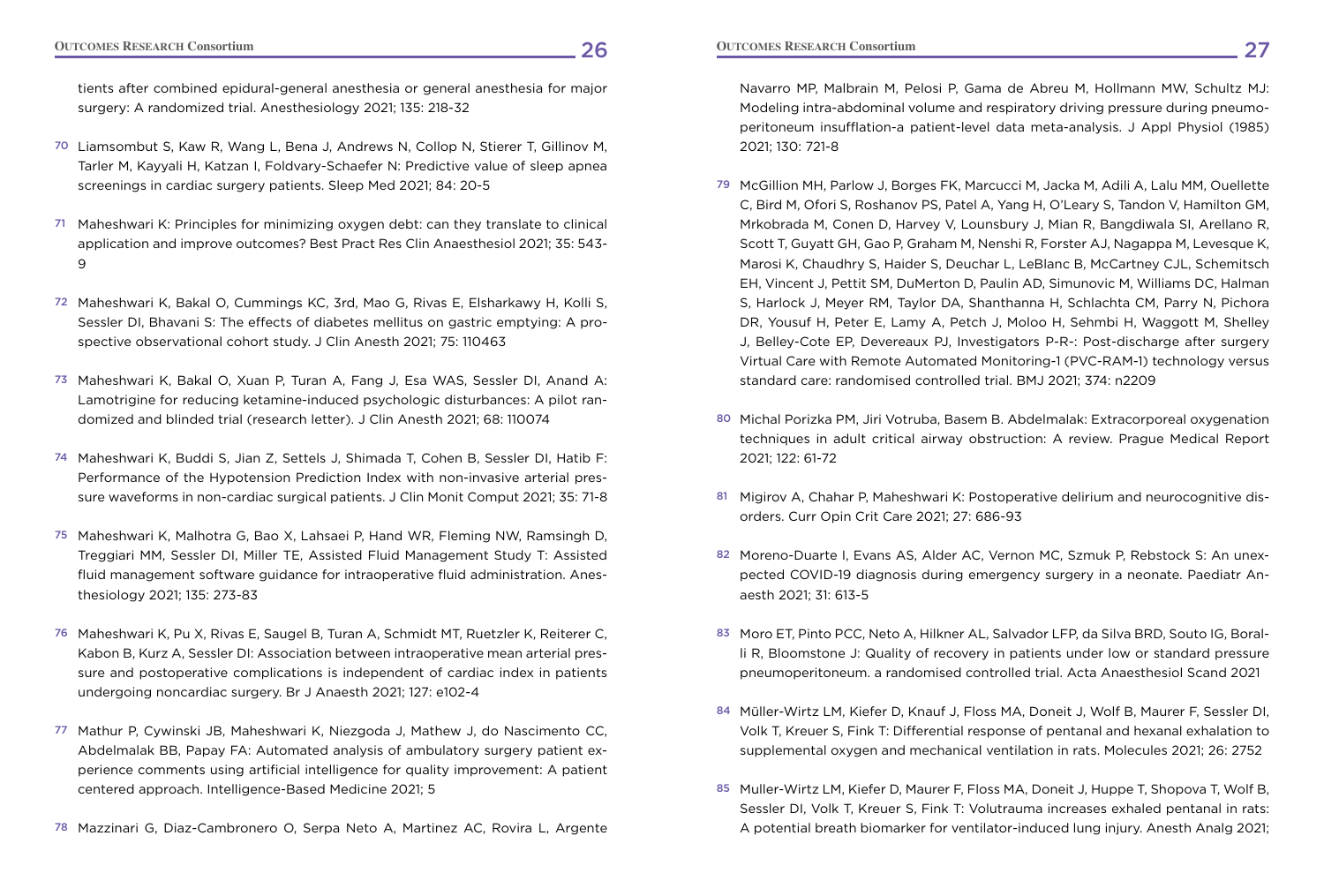## 133: 263-73

- 86 Muller-Wirtz LM, Kiefer D, Ruffing S, Brausch T, Huppe T, Sessler DI, Volk T, Fink T, Kreuer S, Maurer F: Quantification of volatile aldehydes deriving from in vitro lipid peroxidation in the breath of ventilated patients. Molecules 2021; 26: 3089
- 87 Muller-Wirtz LM, Maurer F, Brausch T, Kiefer D, Floss M, Doneit J, Volk T, Sessler DI, Fink T, Lehr T, Kreuer S: Exhaled propofol concentrations correlate with plasma and brain tissue concentrations in rats. Anesth Analg 2021; 132: 110-8
- 88 Müller-Wirtz LM, Volk T: Big data in studying acute pain and regional anesthesia. Journal of Clinical Medicine 2021; 10
- 89 Nasa P, Azoulay E, Khanna AK, Jain R, Gupta S, Javeri Y, Juneja D, Rangappa P, Sundararajan K, Alhazzani W, Antonelli M, Arabi YM, Bakker J, Brochard LJ, Deane AM, Du B, Einav S, Esteban A, Gajic O, Galvagno SM, Guérin C, Jaber S, Khilnani GC, Koh Y, Lascarrou J-B, Machado FR, Malbrain MLNG, Mancebo J, McCurdy MT, McGrath BA, Mehta S, Mekontso-Dessap A, Mer M, Nurok M, Park PK, Pelosi P, Peter JV, Phua J, Pilcher DV, Piquilloud L, Schellongowski P, Schultz MJ, Shankar-Hari M, Singh S, Sorbello M, Tiruvoipati R, Udy AA, Welte T, Myatra SN: Expert consensus statements for the management of COVID-19-related acute respiratory failure using a Delphi method. Critical Care 2021; 25: 106
- 90 Neuman MD, Feng R, Carson JL, Gaskins LJ, Dillane D, Sessler DI, Sieber F, Magaziner J, Marcantonio ER, Mehta S, Menio D, Ayad S, Stone T, Papp S, Schwenk ES, Elkassabany N, Marshall M, Jaffe JD, Luke C, Sharma B, Azim S, Hymes RA, Chin KJ, Sheppard R, Perlman B, Sappenfield J, Hauck E, Hoeft MA, Giska M, Ranganath Y, Tedore T, Choi S, Li J, Kwofie MK, Nader A, Sanders RD, Allen BFS, Vlassakov K, Kates S, Fleisher LA, Dattilo J, Tierney A, Stephens-Shields AJ, Ellenberg SS, Regain Investigators: Spinal anesthesia or general anesthesia for hip surgery in older adults. N Engl J Med 2021; 385: 2025-35
- 91 Oliver-Fornies P, Espinosa Morales K, Fajardo-Perez M, Salazar-Zamorano CH, Yamak-Altinpulluk E, Vilches LV, Urena RA, Aragon-Benedi C, Lopez Arribas I, Centeno-Perez A, Llavador JJ, Galluccio F: Modified supraclavicular approach to brachial plexus block (research letter). J Clin Anesth 2021; 76: 110585
- 92 Onal M, Keles B, Erdur O, Alatas N, Onal O: Effect of hypertonic saline during flexible nasopharyngeal laryngoscopy: A double-blinded, randomized, controlled trial.

93 Onal M, Kocak N, Duymus F, Bozkurt MK, Elsurer C, Erdur O, Onal O: Relationship of endoplasmic reticulum stress with the etiopathogenesis of chronic tonsillitis and tonsillar hypertrophy in pediatric patients: a prospective, parallel-group study. Mol

94 Ozdemirkan A, Onal O, Ozcan IG, Aslanlar E, Saltali A, Sari M, Ciftci C, Bayram HH: Comparison of the intubation success rate between the intubating catheter and videolaryngoscope in difficult airways: a prospective randomized trial. Braz J An-

95 Pappas MA, Sessler DI, Auerbach AD, Kattan MW, Milinovich A, Blackstone EH, Rothberg MB: Variation in preoperative stress testing by patient, physician and sur-

96 Qiu Y, Wu J, Huang Q, Lu Y, Xu M, Mascha EJ, Yang D, Ince I, Sessler DI: Acute pain after serratus anterior plane or thoracic paravertebral blocks for video-assisted thoracoscopic surgery: A noninferiority randomised trial. Eur J Anaesthesiol 2021;

97 Rodriguez-Patarroyo FA, Cuello N, Molloy R, Krebs V, Turan A, Piuzzi NS: A guide to regional analgesia for Total Knee Arthroplasty. EFORT Open Reviews 2021; 6: 1181-

98 Roshanov PS, Eikelboom JW, Sessler DI, Kearon C, Guyatt GH, Crowther M, Tandon V, Borges FK, Lamy A, Whitlock R, Biccard BM, Szczeklik W, Panju M, Spence J, Garg AX, McGillion M, VanHelder T, Kavsak PA, de Beer J, Winemaker M, Le Manach Y, Sheth T, Pinthus JH, Siegal D, Thabane L, Simunovic MRI, Mizera R, Ribas S, Devereaux PJ: Bleeding Independently associated with mortality after noncardiac Surgery (BIMS): an international prospective cohort study establishing diagnostic cri-

99 Roshanov PS, Guyatt GH, Tandon V, Borges FK, Lamy A, Whitlock R, Biccard BM, Szczeklik W, Panju M, Spence J, Garg AX, McGillion M, Eikelboom JW, Sessler DI, Kearon C, Crowther M, VanHelder T, Kavsak PA, de Beer J, Winemaker M, Le Manach Y, Sheth T, Pinthus JH, Siegal D, Thabane L, Simunovic MRI, Mizera R, Ribas S, Devereaux PJ: Preoperative prediction of bleeding Independently associated with mortality after noncardiac Surgery (BIMS): an international prospective cohort study.

## J Invest Surg 2021; 34: 1264-9

- Biol Rep 2021
- esthesiol 2021
- gical type: a cohort study. BMJ Open 2021; 11
- 38: S97-S105
- 92
- teria and prognostic importance. Br J Anaesth 2021; 126: 163-71
-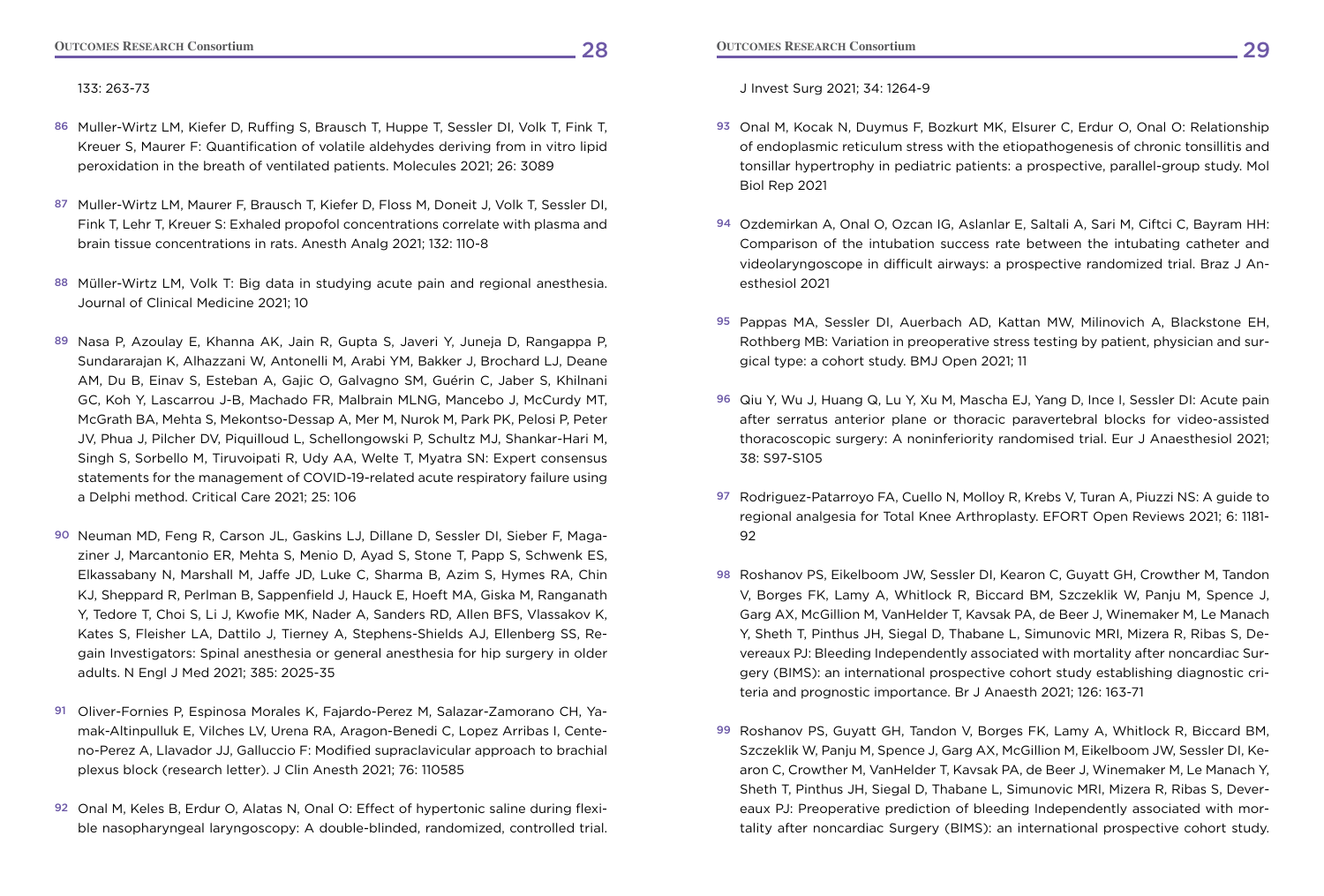Br J Anaesth 2021; 126: 172-80

- 100 Royse AG, Bellomo R, Royse CF, Clarke-Errey S, Boggett S, Kelly T, Paterson HS: Radial Artery vs Bilateral Mammary Composite Y Coronary Artery Grafting: 15-Year Outcomes. Ann Thorac Surg 2021; 111: 1945-53
- 101 Ruetzler K, Smilowitz NR, Berger JS, Devereaux PJ, Maron BA, Newby LK, de Jesus Perez V, Sessler DI, Wijeysundera DN: Diagnosis and management of patients with myocardial injury after noncardiac surgery: A scientific statement from the american heart association. Circulation 2021; 144: e287-e305
- 102 Saab R, Wu BP, Rivas E, Chiu A, Lozovoskiy S, Ma C, Yang D, Turan A, Sessler DI: Failure to detect ward hypoxaemia and hypotension: contributions of insufficient assessment frequency and patient arousal during nursing assessments. Br J Anaesth 2021; 127: 760-8
- 103 Saager L, Ruetzler K, Turan A, Maheshwari K, Cohen B, You J, Mascha EJ, Qiu Y, Ince I, Sessler DI: Do it often, do it better: Association between pairs of experienced subspecialty anesthesia caregivers and postoperative outcomes. A retrospective observational study. Anesth Analg 2021; 132: 866-77
- 104 Sanford EL, Zagory J, Blackwell JM, Szmuk P, Ryan M, Ambardekar A: Changes in pediatric trauma during COVID-19 stay-at-home epoch at a tertiary pediatric hospital. J Pediatr Surg 2021; 56: 918-22
- 105 Sari S, Kumar J, Turan A: New peripheral nerve blocks and local anesthetics. Curr Opin Crit Care 2021; 27: 733-42
- 106 Saynhalath R, Alex G, Efune PN, Szmuk P, Zhu H, Sanford EL: Anesthetic complications associated with severe acute respiratory syndrome coronavirus 2 in pediatric patients. Anesth Analg 2021; 133: 483-90
- 107 Saynhalath R, Khan UH, Alex G, Murphy JT, Szmuk P: Changes in the nociception level index during surgical resection of paragangliomas: A case report. A&A Practice 2021; 15
- 108 Scher EA, Ayad S: Complicated Neuraxial Anesthesia in a Patient With Tethered Spinal Cord. Cureus 2021; 13: e18705

109 Schober P, Mascha EJ, Vetter TR: Statistics from A (agreement) to Z (Z score): A guide to interpreting common measures of association, agreement, diagnostic accuracy, effect size, heterogeneity, and reliability in medical research. Anesth Analg

110 Schumann R, Meidert AS, Bonney I, Koutentis C, Wesselink W, Kouz K, Saugel B: Intraoperative blood pressure monitoring in obese patients. Anesthesiology 2021;

111 Senturk M, El Tahan MR, Shelley B, Szegedi LL, Piccioni F, Licker MJ, Karzai W, Gil MG, Neskovic V, Vanpeteghem C, Pelosi P, Cohen E, Sorbello M, JB MB, Stoica R, Mourisse J, Brunelli A, Jimenez MJ, Drnovsek Globokar M, Yapici D, Morsy AS, Kawagoe I, Vegh T, Navarro-Ripoll R, Marczin N, Paloczi B, Unzueta C, Gregorio GD, Wouters P, Rex S, Mukherjee C, Paternoster G, Guarracino F: Thoracic Anesthesia during the COVID-19 Pandemic: 2021 Updated Recommendations by the European Association of Cardiothoracic Anaesthesiology and Intensive Care (EACTAIC) Thoracic Subspecialty Committee. J Cardiothorac Vasc Anesth 2021; 35: 3528-46

112 Sessler DI: Perioperative temperature monitoring. Anesthesiology 2021; 134: 111-8

113 Sessler DI, Khan MZ, Maheshwari K, Liu L, Adegboye J, Saugel B, Mascha EJ: Blood pressure management by anesthesia professionals: Evaluating clinician skill from

114 Shaylor R, Francis M, Shaylor E, Dadia S, Cohen B: Development and validation of a 3D printed antiviral ventilator filter - a comparative study. BMC Anesthesiol 2021;

115 Shimada T, Cohen B, Shah K, Mosteller L, Bravo M, Ince I, Esa WAS, Cywinski J, Sessler DI, Ruetzler K, Turan A: Associations between intraoperative and post-anesthesia care unit hypotension and surgical ward hypotension. J Clin Anesth 2021;

116 Shopova T, Huppe T, Wolf B, Sessler DI, Volk T, Groesdonk HV, Kreuer S, Maurer F: Quantitative determination of fosfomycin in 10 mul of plasma and dialysate by hydrophilic interaction liquid chromatography electrospray ionization mass spec-

117 Siddiqui S, Bartels K, Schaefer MS, Novack L, Sreedharan R, Ben-Jacob TK, Khanna

- 2021
- 134: 179-88
- 
- 
- electronic medical records. Anesth Analg 2021; 132: 946-56
- 21: 115
- 75: 110495
- trometry. J Chromatogr Sci 2021; 59: 165-74
-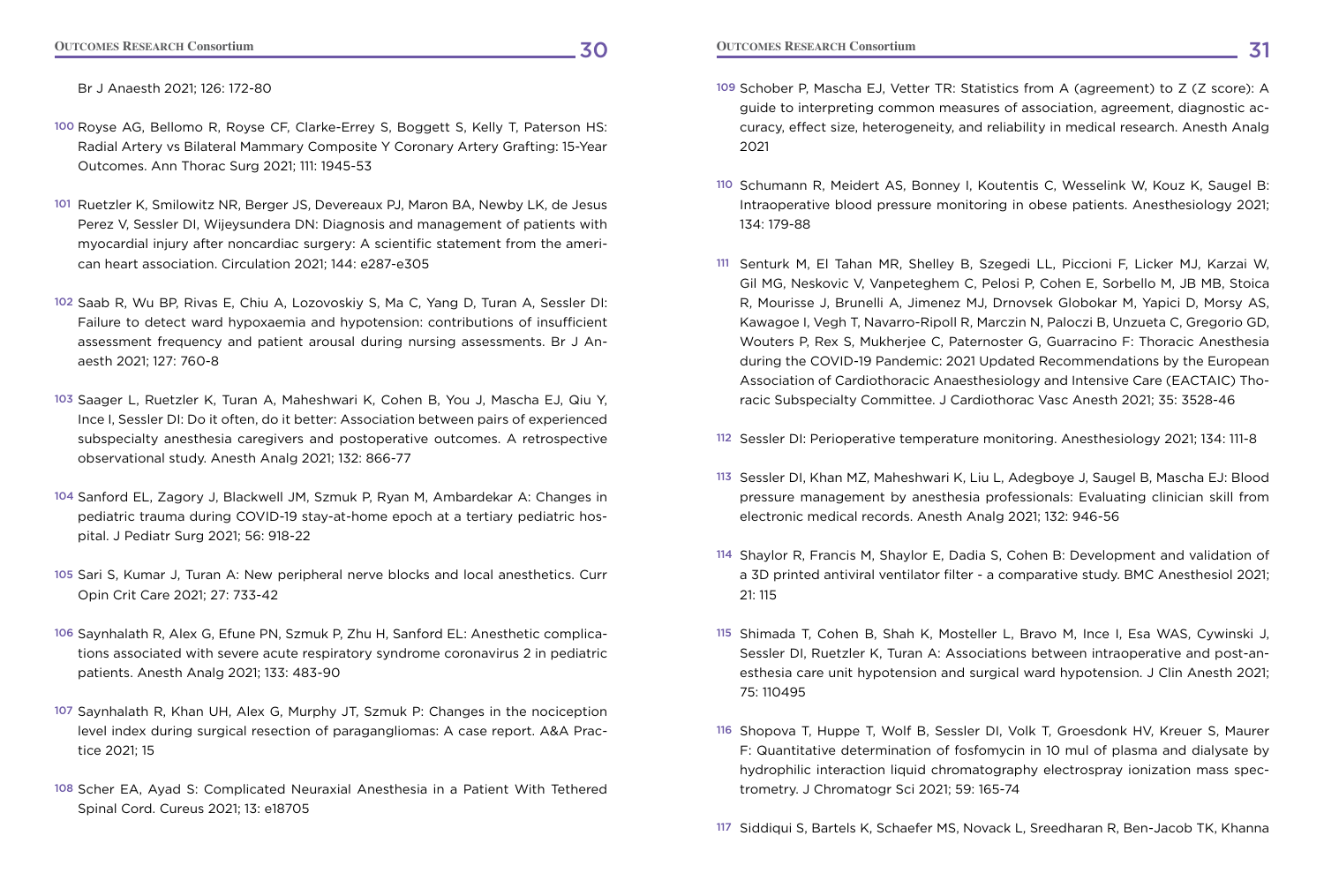AK, Nunnally ME, Souter M, Simmons ST, Williams G: Critical care medicine practice: A pilot survey of us anesthesia critical care medicine-trained physicians. Anesth Analg 2021; 132: 761-9

- 118 Smeltz AM, Kumar PA: Con: Qualitative left ventricular ejection fraction is not sufficient for patients undergoing cardiac surgery. J Cardiothorac Vasc Anesth 2021; 35: 335-8
- Smeltz AM, Kumar PA: Pro: General Anesthesia Is Superior to Regional Anesthesia 119 for Patients with Pulmonary Hypertension Undergoing Noncardiac Surgery. J Cardiothorac Vasc Anesth 2021; 35: 1884-7
- 120 Smeltz AM, Kumar PA: An Unusual Left Ventricular Outflow Tract Obstruction, or Just Another Artifact? J Cardiothorac Vasc Anesth 2021; 35: 1541-3
- 121 Smeltz AM, Kumar PA, Arora H: Anesthesia for Combined Heart and Liver Transplantation. J Cardiothorac Vasc Anesth 2021; 35: 3350-61
- 122 Smischney NJ, Khanna AK, Brauer E, Morrow LE, Ofoma UR, Kaufman DA, Sen A, Venkata C, Morris P, Bansal V: Risk factors for and outcomes associated with peri-intubation hypoxemia: A multicenter prospective cohort study. J Intensive Care Med 2021; 36: 1466-74
- 123 Soneru CN, Fernandez AM, Bradford V, Staffa SJ, Raman VT, Cravero J, Zurakowski D, Meier PM, Pediatric Anesthesia C-C: A survey of the global impact of COVID-19 on the practice of pediatric anesthesia: A study from the pediatric anesthesia COVID-19 Collaborative Group. Paediatr Anaesth 2021; 31: 720-9
- 124 Stapelfeldt WH, Khanna AK, Shaw AD, Shenoy AV, Hwang S, Stevens M, Smischney NJ: Association of perioperative hypotension with subsequent greater healthcare resource utilization. J Clin Anesth 2021; 75: 110516
- 125 Subramanian V, Mascha EJ, Kattan MW: Developing a clinical prediction score: Comparing prediction accuracy of integer scores to statistical regression models. Anesth Analg 2021; 132: 1603-13
- 126 Sulyok I, Camponovo C, Zotti O, Haslik W, Kostenberger M, Likar R, Leuratti C, Donati E, Kimberger O: A randomised, non-inferiority study of chloroprocaine 2% and ropivacaine 0.75% in ultrasound-guided axillary block. Sci Rep 2021; 11: 10035

127 Sun C, Gao H, Zhang Y, Pei L, Huang Y: Risk stratification for organ/space surgical site infection in advanced digestive system cancer. Frontiers in Oncology 2021; 11:

128 Szarpak L, Filipiak KJ, Mosteller L, Jaguszewski M, Smereka J, Ruetzler K, Ahuja S, Ladny JR: Survival, neurological and safety outcomes after out of hospital cardiac arrests treated by using prehospital therapeutic hypothermia: A systematic review

129 Tire Y, Yazar MA, Erdem SS: Can changes in platelet count, mean platelet volume, and platelet distribution width be used to determine the severity of COVID-19?

130 Tripathi S, Sayed IA, Dapul H, McGarvey JS, Bandy JA, Boman K, Kumar VK, Bansal V, Retford L, Cheruku S, Kaufman M, Heavner SF, Danesh VC, St Hill CA, Khanna AK, Bhalala U, Kashyap R, Gajic O, Walkey AJ, Gist KM: Risk factors for critical Coronavirus Disease 2019 and Mortality in Hospitalized Young Adults: An analysis of the Society of Critical Care Medicine Discovery Viral Infection and Respiratory Illness Universal Study (VIRUS) Coronavirus Disease 2019 registry. Crit Care Explor 2021;

131 Tsai CH, van der Burgt J, Vukovic D, Kaur N, Demi L, Canty D, Wang A, Royse A, Royse C, Haji K, Dowling J, Chetty G, Fontanarosa D: Automatic deep learning-based pleural effusion classification in lung ultrasound images for respiratory

132 Turan A, Cohen B, Elsharkawy H, Maheshwari K, Soliman LM, Babazade R, Ayad S, Hassan M, Elkassabany N, Essber HA, Kessler H, Mao G, Esa WAS, Sessler DI, Group ES: Transversus abdominis plane block with liposomal bupivacaine versus continuous epidural analgesia for major abdominal surgery: The EXPLANE randomized

133 Turan A, Cohen B, Rivas E, Liu L, Pu X, Maheshwari K, Farag E, Onal O, Wang J, Ruetzler K, Devereaux PJ, Sessler DI: Association between postoperative haemoglobin and myocardial injury after noncardiac surgery: a retrospective cohort analysis. Br

134 Turan A, Rivas E, Devereaux PJ, Bravo M, Mao G, Cohen B, Maheshwari K, Pu X, Ruetzler K, Li K, Sessler DI: Association between postoperative haemoglobin concen-

- 705335
- and meta-analysis. Am J Emerg Med 2021; 42: 168-77
- Medical Science and Discovery 2021; 8: 581-5
- 3: e0514
- pathology diagnosis. Phys Med 2021; 83: 38-45
- trial. J Clin Anesth 2021; 77: 110640
- J Anaesth 2021; 126: 94-101
-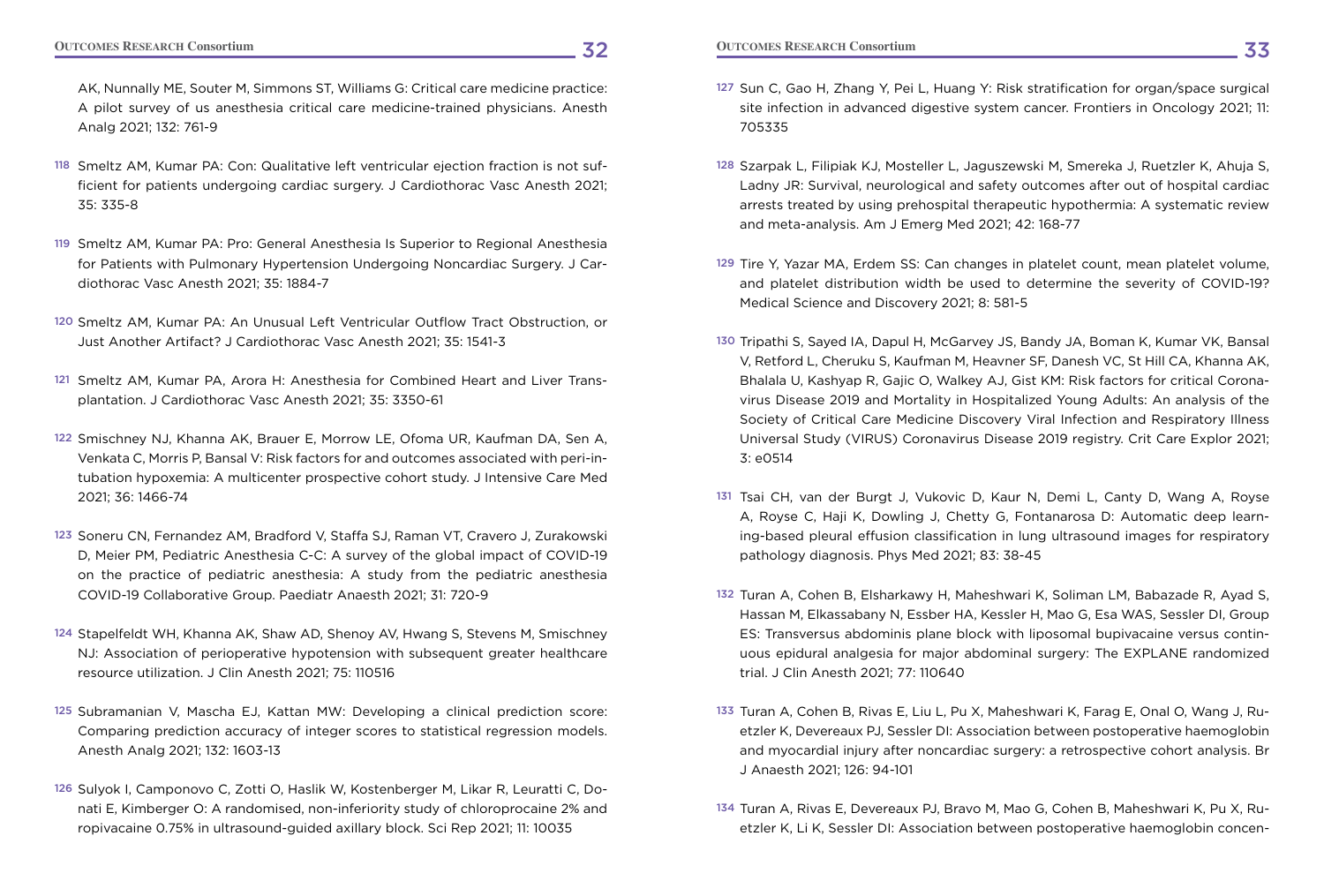trations and composite of non-fatal myocardial infarction and all-cause mortality in noncardiac surgical patients: post hoc analysis of the POISE-2 trial. Br J Anaesth 2021; 126: 87-93

- 135 Urman RD, Khanna AK, Bergese SD, Buhre W, Wittmann M, Le Guen M, Overdyk FJ, Di Piazza F, Saager L: Postoperative opioid administration characteristics associated with opioid-induced respiratory depression: Results from the PRODIGY trial. J Clin Anesth 2021; 70: 110167
- 136 Wadhwa A: Intraoperative intravenous methadone and ketamine combination versus intravenous morphine and ketamine combination for post-operative analgesia in patients undergoing lower extremity fracture surgery. Clinical Research and Clinical Trials 2021; 3: 01-6
- 137 Wallisch C, Zeiner S, Scholten P, Dibiasi C, Kimberger O: Development and internal validation of an algorithm to predict intraoperative risk of inadvertent hypothermia based on preoperative data. Sci Rep 2021; 11: 22296
- 138 Wang C, Gao Y, Tian Y, Wang Y, Zhao W, Sessler DI, Jia Y, Ji B, Diao X, Xu X, Wang J, Li J, Wang S, Liu J: Prediction of acute kidney injury after cardiac surgery from preoperative N-terminal pro-B-type natriuretic peptide. Br J Anaesth 2021; 127: 862-70
- 139 Wang J, Mao G, Malackany N, Marciniak D, Donaldson C, Wakefield B, Hassan M, Ruetzler K, Sessler DI, Turan A: Association between perioperative hypotension and postoperative delirium and atrial fibrillation after cardiac surgery: A post-hoc analysis of the DECADE trial. J Clin Anesth 2021; 76: 110584
- 140 Ward DS, Absalom AR, Aitken LM, Balas MC, Brown DL, Burry L, Colantuoni E, Coursin D, Devlin JW, Dexter F, Dworkin RH, Egan TD, Elliott D, Egerod I, Flood P, Fraser GL, Girard TD, Gozal D, Hopkins RO, Kress J, Maze M, Needham DM, Pandharipande P, Riker R, Sessler DI, Shafer SL, Shehabi Y, Spies C, Sun LS, Tung A, Urman RD: Design of clinical trials evaluating sedation in critically ill adults undergoing mechanical ventilation: Recommendations from sedation consortium on endpoints and procedures for treatment, education, and research (SCEPTER) recommendation III. Crit Care Med 2021; 49: 1684-93
- 141 Wu QF, Kong H, Xu ZZ, Li HJ, Mu DL, Wang DX: Impact of goal-directed hemodynamic management on the incidence of acute kidney injury in patients undergoing partial nephrectomy: a pilot randomized controlled trial. BMC Anesthesiol 2021; 21: 67

142 Xu ZZ, Li HJ, Li MH, Huang SM, Li X, Liu QH, Li J, Li XY, Wang DX, Sessler DI: Epidural anesthesia-analgesia and recurrence-free survival after lung cancer surgery:

143 Yamak Altinpulluk E, Turan A: Future in regional anesthesia: new techniques and

144 Yamashita K, Boggett S, Kodama Y, Tsuneyoshi I, Royse C: The validation of a Japanese language version of the postoperative quality of recovery scale: a prospective

145 Zhu Z, Mei W, Song Z, Jiao W, Huang Q, Zhu L, An C, Shi J, Wang W, Yu G, Sun P, Zhang Y, Shen J, Song Y, Gilbert S, Ruetzler K, Villamizar NR, Xu C, Qian J, Yao W, Yang H: A standard for hilar and intrapulmonary lymph node dissection and pathological examination in early non-small cell lung cancer. Translational Lung Cancer

2 Bartels K, Lobato RL, Bradley CJ: Risk scores to improve quality and realize health economic gains in perioperative care (editorial). Anesth Analg 2021; 133: 606-9

3 Buggy DJ, Riedel B, Sessler DI: Can anaesthetic technique influence cancer out-

4 Flick M, Kouz K, Chew MS, Saugel B: Haemodynamic monitoring in circulatory shock

5 Flick M, Saugel B: The surgical patient (editorial). Curr Opin Crit Care 2021; 27: 668-9

6 Goeller JK, Bartels K: Improving prediction to prevent perioperative morbidity (ed-

7 Khanna AK, Gan TJ: Myocardial injury after noncardiac surgery-slightly heavier may

- A randomized trial. Anesthesiology 2021
- technological advancements. Minerva Anestesiol 2021; 87: 85-100
- observational study. JA Clin Rep 2021; 7: 32
- Research 2021; 10: 4587-99

## *Published Editorials*

- cephalogram indices (editorial). J Clin Anesth 2021; 73: 110358
- 
- come? The next steps (editorial). Br J Anaesth 2021; 127: 5-7
- in a nutshell (editorial). Anaesth Crit Care Pain Med 2021; 41: 101003
- 
- itorial). Br J Anaesth 2021; 127: 671-4
- 

Ahuja S, Luedi MM: Too little or too much anesthesia: Age paradox of electroen-1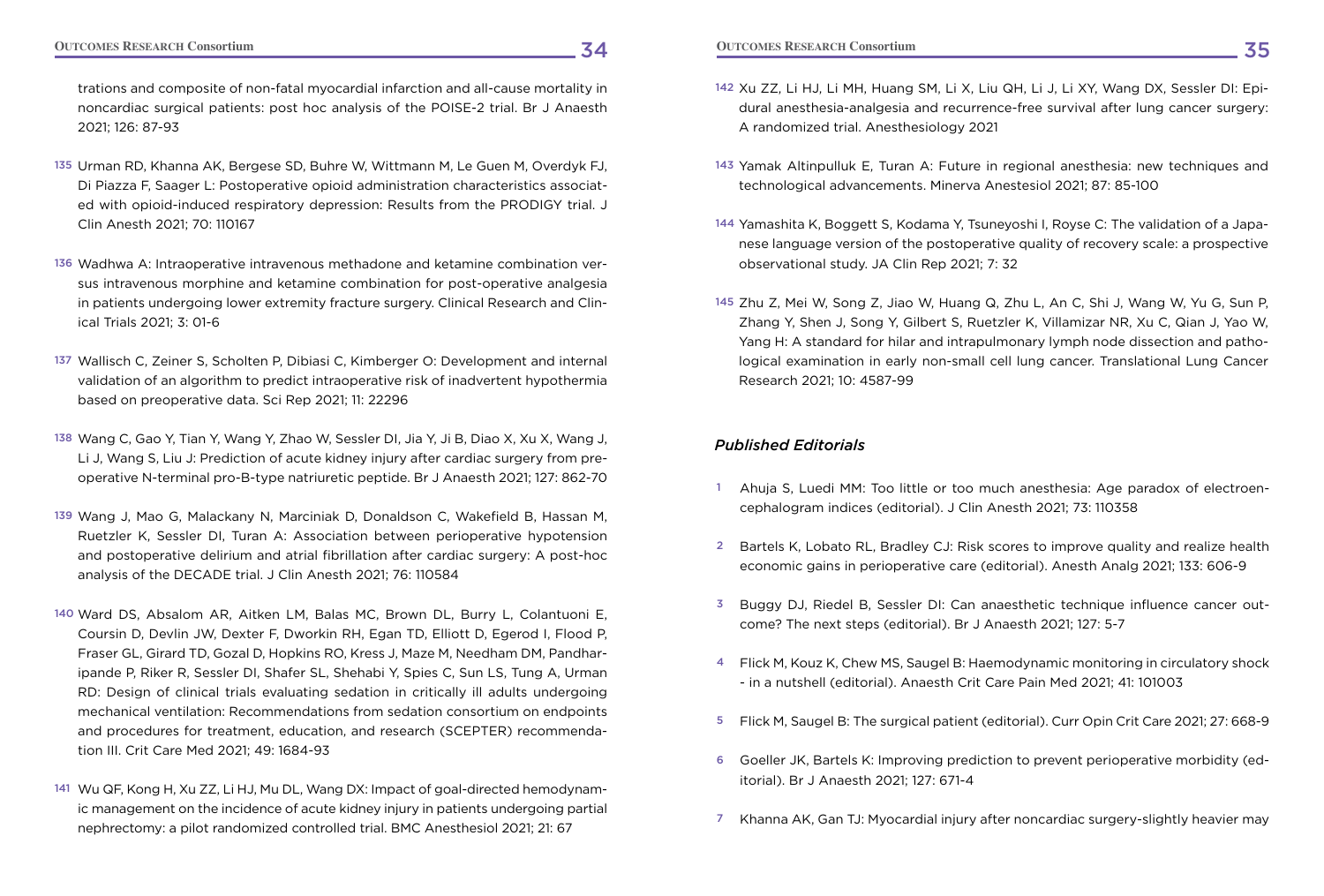**OUTCOMES RESEARCH Consortium** 36

be better (editorial). Anesth Analg 2021; 132: 957-9

- 8 Khanna AK, Karamchandani K: Macrocirculation and microcirculation: The "Batman and Superman" story of critical care resuscitation (editorial). Anesth Analg 2021; 132: 280-3
- 9 Maheshwari K: Blood pressure stability: a road to better outcomes (editorial). J Clin Monit Comput 2021; 35: 679-80
- 10 Onal M, Onal O, Turan A: Can secondary lymphoid organs exert a favorable effect on the mild course of COVID-19 in children? (Editorial). Acta Otolaryngol 2021; 141: 83-4
- 11 Sessler DI: (Im)precise trial descriptions (editorial). Br J Anaesth 2021; 127: 824-5
- 12 Sessler DI, Short T: Intraoperative hypotension and complications (editorial). J Am Coll Cardiol 2021; 78: 1765-7
- 13 Sharma V, Sessler DI, Hausenloy DJ: The role of routine postoperative troponin measurement in the diagnosis and management of myocardial injury after non-cardiac surgery (editorial). Anaesthesia 2021; 76: 11-4

*Design by Iris Wang & Chong Huang*